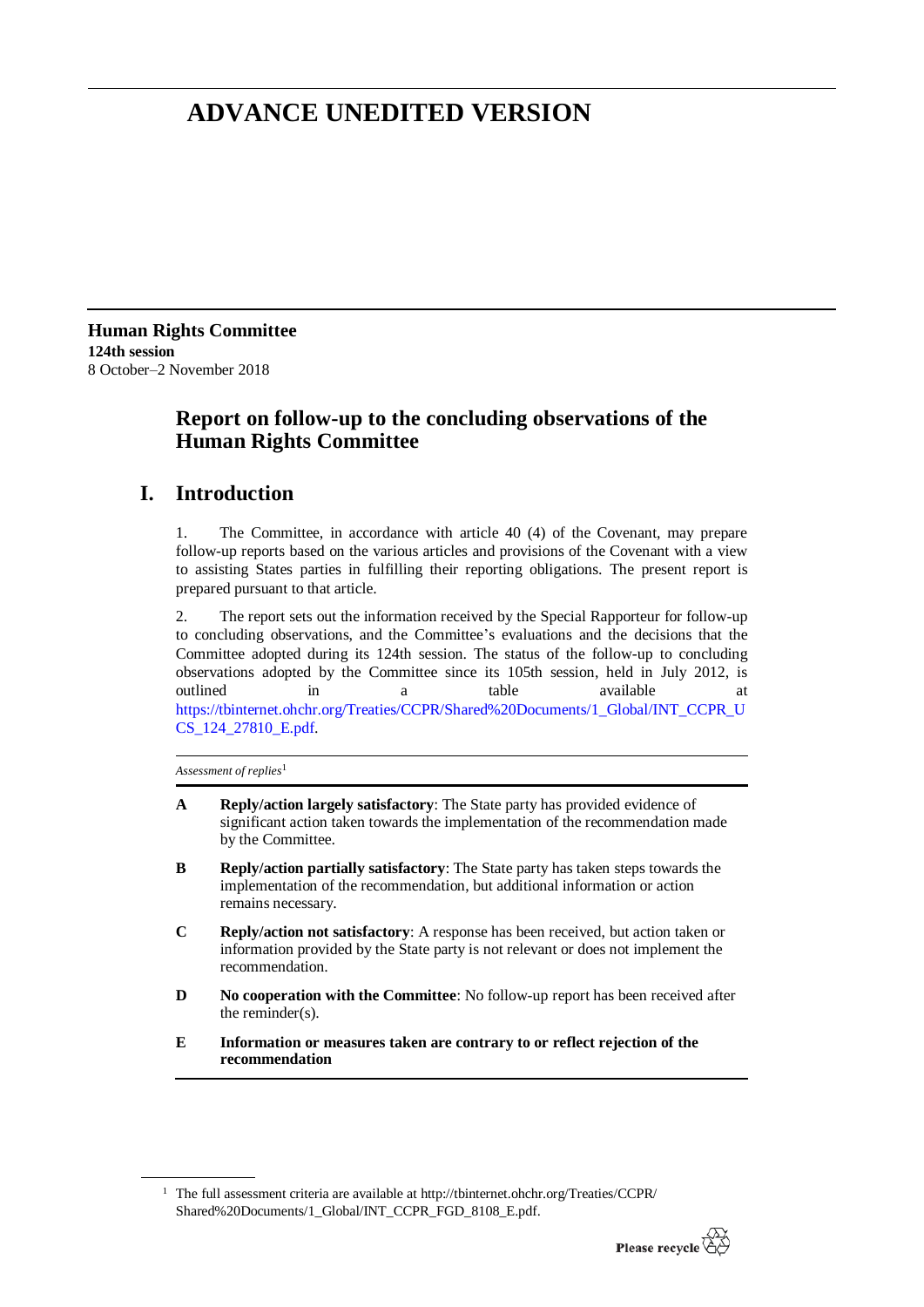# **II. Assessment of follow-up information**

**States parties evaluated with a [D] grade for failure to cooperate with the Committee within the follow-up to concluding observations procedure**

| State party | Concluding<br>observations | Due date of follow-up<br>report | Reminders and related action |
|-------------|----------------------------|---------------------------------|------------------------------|
|-------------|----------------------------|---------------------------------|------------------------------|

No States parties qualified for a [D] grade at the time of adoption of the report.

# **112th session (7–31 October 2014)**

| Montenegro               |                                                                                               |  |
|--------------------------|-----------------------------------------------------------------------------------------------|--|
| Concluding observations: | CCPR/C/MNE/CO/1, 28 October 2014                                                              |  |
| Follow-up paragraphs:    | 7, 9 and 18                                                                                   |  |
| Follow-up reply:         | CCPR/C/MNE/CO/1/Add.1, 26 October 2016                                                        |  |
| Committee's evaluation:  | Additional information required on paragraphs $7[B]$ ,<br>$9\text{[C][B]}$ and $18\text{[C]}$ |  |

# **Paragraph 7: National human rights institutions**

**The State party should enhance the capacity of the national human rights institution to implement a broad human rights mandate, and provide it with adequate resources, in line with the Paris Principles.**

# **Summary of State party's reply**

A new workspace for the functioning of the national preventive mechanism was provided, cooperation with civil society increased and efforts to strengthen the Ombudsman's mandate continue. The State party stresses that the Ombudsman's office's staff significantly increased and comprised 32 employees by the end of October 2016. Employees undergo continuous training and attend workshops, lectures and judicial visits as part of capacity-building projects.

The State party stresses the Ombudsman's adoption of the guidelines for handling discrimination cases and announces the commencement of a two-year project entitled "Support to the National Institutions in Preventing Discrimination".

In May 2016, the Ombudsman was accredited B status and was granted a total budget of €685,782 for the year.

# **Committee's evaluation**

**[B]**: The Committee appreciates the information provided by the State party on the increase in staff numbers at the Ombudsman's office, their designation to thematic fields, its efforts to provide training and education projects, as well as the information received concerning its budget. While the Committee welcomes the accreditation of B status to the Ombudsman, it requires further information on: (a) the measures it envisages to bring the Ombudsman's office completely into line with principles relating to the status of national institutions for the promotion and protection of human rights (the Paris Principles) with the aim of achieving A status; (b) the frequency of training sessions attended by staff; and (c) the impact that the two-year project has had so far.

# **Paragraph 9: Accountability for past human rights violations**

**The Committee recalls that the State party has an obligation to fully investigate all cases of alleged violations of articles 6 and 7 of the Covenant, and that article 15**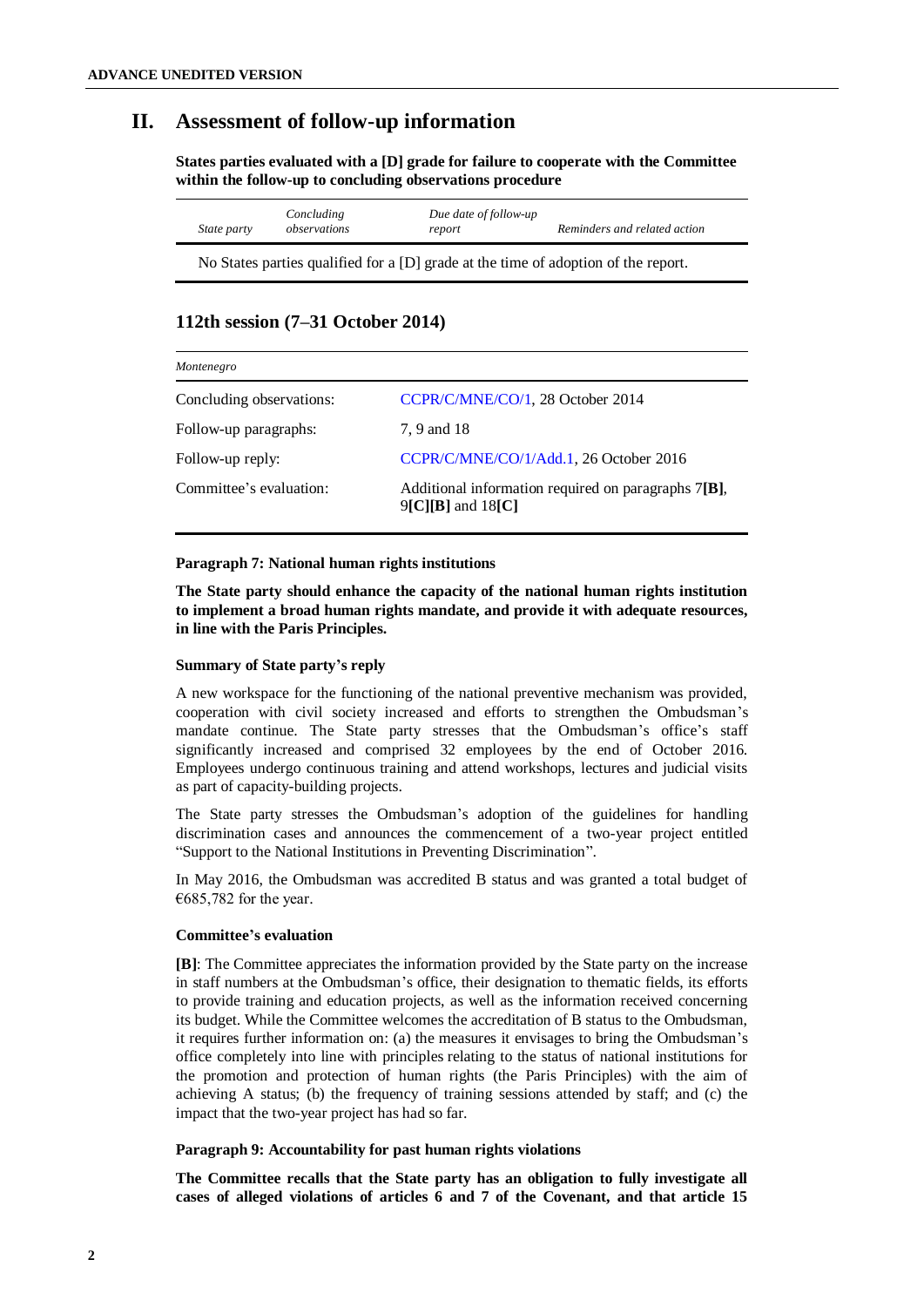**permits the State party to employ retroactive criminal statutes to bring those responsible for such violations to trial when the acts were criminal according to the general principles of law recognized by the community of nations at the time when they were committed. The State party should take immediate and effective steps to investigate all unresolved cases of missing persons and bring the perpetrators to justice. It should ensure that the relatives of disappeared persons have access to information about the fate of the victims.** 

#### **Summary of State party's reply**

In 2015, the Supreme State Prosecutor's Office adopted a Strategy for War Crimes and established the Special State Prosecutor's Office, which is responsible for investigating and prosecuting war crimes. The Strategy prescribes the steps to be taken in order to fight impunity in this regard, focusing on the identification of events and potential Montenegrin citizens who may have been involved in the commission of war crimes. Four final judgments have been rendered, and another eight cases on war crimes and seven on crimes allegedly committed on the territory of Montenegro or neighbouring States are in their pretrial investigation phase.

The State party explains that the Appellate Court of Montenegro revised the judgment rendered by the High Court in Bijelo Polje in the *Bukovica* case, acquitting the defendant of charges in accordance with article 373 (1) of the Criminal Procedure Code, rather than paragraph (2), since the offence with which the defendant was charged did not constitute a criminal offence. The Court made such a decision on the basis that, in the indictment, the defendant was charged with violations of international law during the period between 1992 and 1995, under article 7 (2) of the Rome Statute. The Court found that, because crimes with blanket provisions, such as article 427 of the Criminal Code on crimes against humanity, require a referral to applicable norms in the indictment, the Rome Statute could not amend the blanket provision as it only entered into force on 1 July 2002 and was thus not applicable at the time. The Court therefore based its decision on article 369 (1) of the Code.

#### **Committee's evaluation**

**[C]**: The Committee notes the information provided in relation to the *Bukovica* case, and requires additional information on the revised judgment in the *Bukovica* case and clarification whether there is any plan to reopen the case to bring those responsible for violations to trial.

The Committee regrets that the State party has not provided any information with regard to the measures taken to ensure that the relatives of disappeared persons have access to information about the fate of the victims.

The Committee reiterates its recommendation.

**[B]**: The Committee takes note of the information provided on the Strategy for War Crimes, the establishment of the Special State Prosecutor's Office, which is responsible for investigating and prosecuting war crimes, as well as the information on pending cases or investigations. The Committee requires further information on: (a) the exact steps taken and the progress made by the Strategy for War Crimes in fighting impunity for such crimes; (b) the dates and sentences rendered in the four final judgments mentioned in its report; and (c) the progress made in the eight cases on war crimes and seven cases for crimes allegedly committed on the territory of Montenegro or neighbouring States.

# **Paragraph 18: Rights of minorities, birth registration, refugees, internally displaced persons and early marriage**

**The State party should pursue its efforts to facilitate access by displaced persons and refugees to the procedure for obtaining permanent residence status and to ensure equal access to social and economic opportunities in the State party. It should also adopt and implement a sustainable strategy, in consultation with Roma, Ashkali and Egyptians living in camps, to improve their living conditions and access to basic services. The State party is reminded that any relocation must be carried out in a non-**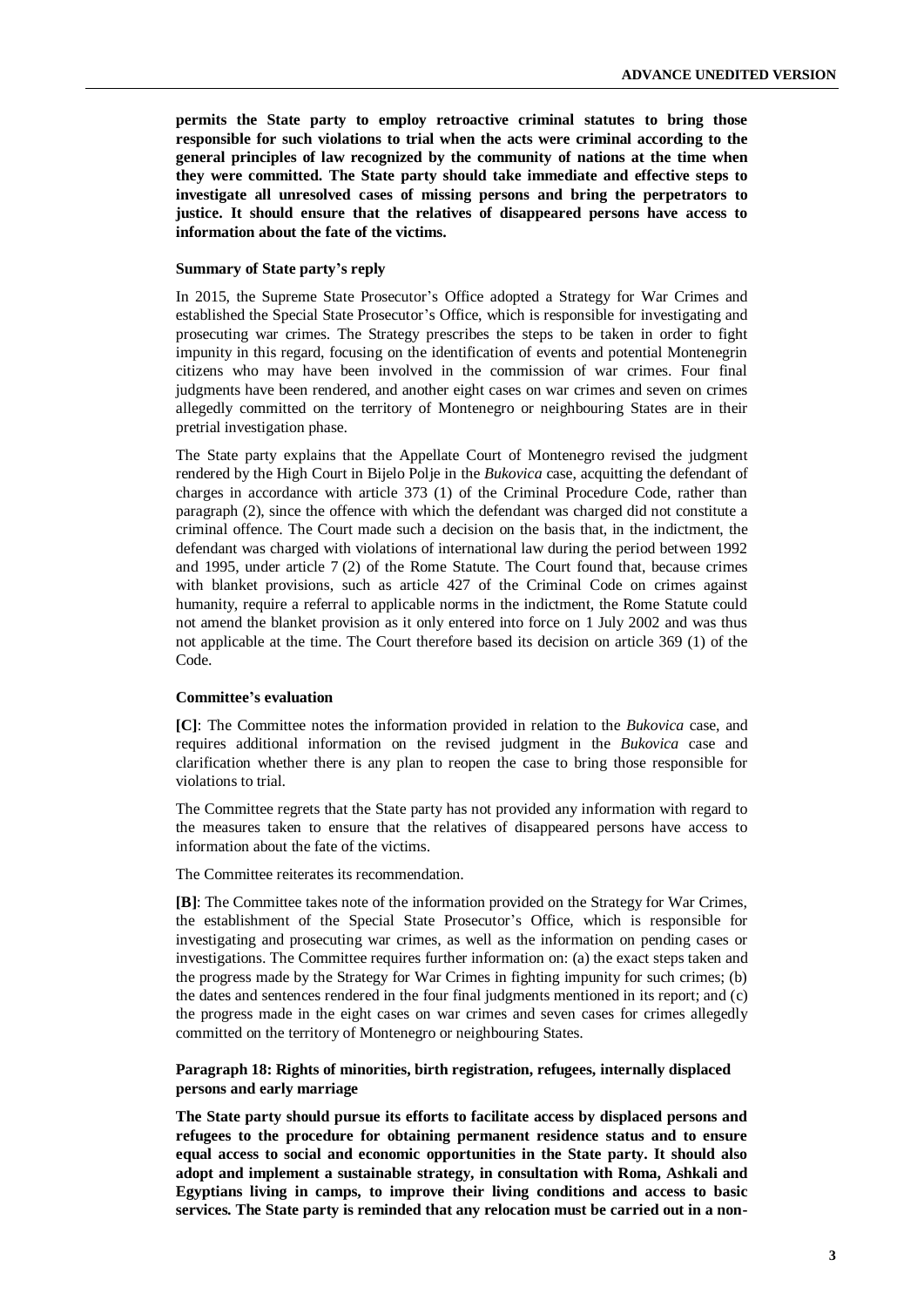**discriminatory manner and must comply with international human rights standards, including the rights of individuals concerned to be fully informed and consulted, to an effective remedy, and the provision of adequate alternative housing.**

# **Summary of State party's reply**

The Law on Amendments to the Law on Foreigners 2009 aimed to facilitate the procedure to resolve the legal status of refugees and internally displaced persons from the former Yugoslav republics, by recognizing their right to temporary or permanent residence.

In order to permanently resolve the situation of refugees and displaced persons, all persons who failed to exercise their right to submit a request for permanent or temporary residence of up to three years from 1 January 2015 are considered as illegally residing in Montenegro. In the period between the entry into force of the Law on Amendments, that is 7 November 2009, and 1 September 2016, a total of 14,167 requests for permanent residence and temporary stays of up to three years were filed by displaced persons, of which 13,451 have been resolved (1,060 persons received Montenegrin citizenship) and 716 are still being processed.

The State party stresses that it has been addressing the issues of refugees and displaced persons through the adoption of the Strategy for Durable Solutions of the Status of Displaced and Internally Displaced Persons 2011–2015. Action plans for the implementation of activities envisaged by the Strategy have been adopted annually. It is intended to extend the Strategy until the end of 2018 to allow for the termination of certain projects. Such projects are mainly funded by donors (namely, the European Union and other countries) and focus on the housing needs of refugees and displaced persons, especially the Konik Camp, as well as the construction of housing units.

The Ministry of Labour and Social Welfare is responsible for the implementation of the Regional Housing Programme, the aim of which is to provide housing solutions for 74,000 refugees and internally displaced persons. The National Housing Programme for Montenegro envisages the provision of funds for 907 housing units for 6,063 persons, comprising the most vulnerable categories of refugees. Donors have also approved funds for the construction of a multipurpose centre (a project office and a place to work with children and youth) and additional residential units in Konik to finalize the subproject enabling the closure of Konik Camp II.

# **Committee's evaluation**

**[C]**: The Committee appreciates the information provided on the steps taken to facilitate the procedure to resolve the legal status of refugees and internally displaced persons from the former Yugoslav republics, the specific number of persons granted citizenship and the requests resolved and pending, as well as the completed and ongoing projects to provide housing for refugees and internally displaced persons. However, it notes with concern that no information was provided on consultations with Roma, Ashkali and Egyptians living in camps for a sustainable strategy and that all persons who failed to exercise their right to submit a request for permanent or temporary residence of up to three years from 1 January 2015 are now considered to be residing illegally in Montenegro. The State party provided no information on the guarantees or the procedures in place to ensure that relocations were carried out in a non-discriminatory manner in compliance with international human rights standards, including the rights to be fully informed and consulted, to an effective remedy and to adequate alternative housing, as recommended by the Committee.

The Committee requires information on: (a) the measures taken to ensure that those who have obtained an identity card for foreigners will enjoy the full range of rights without discrimination with regard to their permanent but foreign status; (b) the measures taken to facilitate access by displaced persons and refugees to the procedure for obtaining permanent residence status, including in cases in which they did not apply during the threeyear period specified by the State party and are now considered to be illegally residing in Montenegro; (c) the measures taken to improve the living standards of the most vulnerable refugees as well as those of Roma, Ashkali and Egyptians living in camps by engaging in consultations with them; (d) any guarantees or procedures in place to ensure the compliance of relocations with international human rights standards; and (e) how the National Housing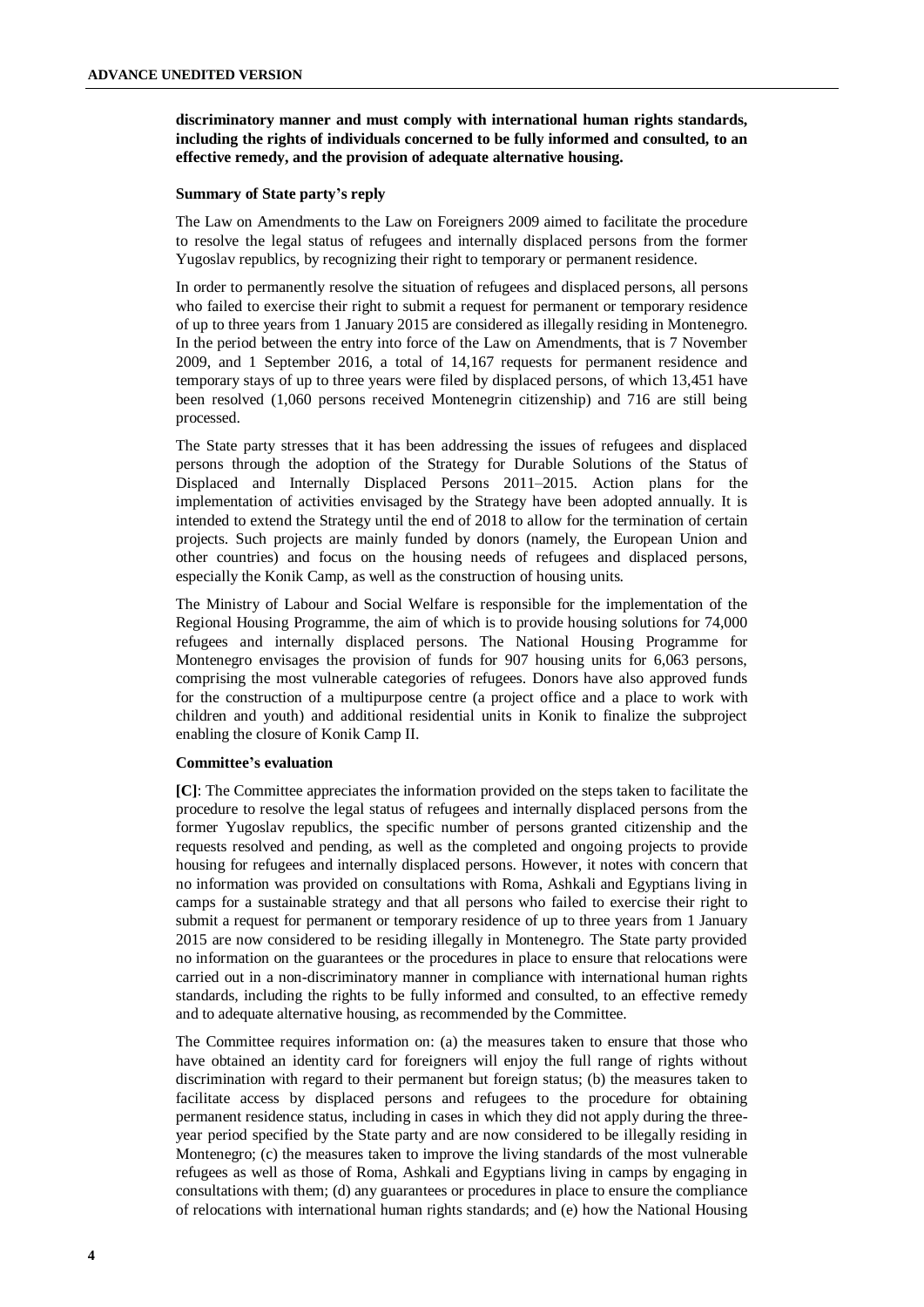Programme for Montenegro ensures a non-discriminatory determination of a refugee's vulnerability when determining their access to adequate housing.

**Recommended action**: A letter should be sent informing the State party of the discontinuation of the follow-up procedure. The information requested will be included, as appropriate, in the list of issues prior to submission of the second periodic report of Montenegro.

**Next periodic report**: 31 October 2020.

# **115th session (19 October–6 November 2015)**

| Greece                   |                                                                                        |
|--------------------------|----------------------------------------------------------------------------------------|
| Concluding observations: | CCPR/C/GRC/CO/2, 3 November 2015                                                       |
| Follow-up paragraphs:    | 16, 32 and 34                                                                          |
| Follow-up reply:         | CCPR/C/GRC/CO/2/Add.1, 6 December 2016                                                 |
| Committee's evaluation:  | Additional information required on paragraphs<br>$16$ [B][C], $32$ [C][B] and $34$ [C] |
|                          | Non-governmental organizations: Greek Helsinki Monitor, 3 April 2017 <sup>2</sup>      |
|                          | Médecins du Monde, 19 April 2017 <sup>3</sup>                                          |

#### **Paragraph 16: Excessive use of force and ill-treatment**

**The State party should ensure that all allegations of unauthorized and disproportionate use of force by law enforcement officials are thoroughly and promptly investigated by an independent authority, that the alleged perpetrators are prosecuted, that those found guilty are punished with sentences that are commensurate with the gravity of the offence, and that compensation is provided to the victims or their families. The State party should also ensure that the police receive appropriate professional training that includes full respect for human rights principles.**

#### **Summary of State party's reply**

Complaints of misconduct or ill-treatment by police officers against individuals or of disproportionate use of force give rise to investigation procedures. In accordance with Presidential Decree 120/2008, an administrative enquiry is initiated and entrusted to officers of other departments. Acts constituting torture and other violations of human dignity result in dismissal.

As suggested by the Committee, a draft bill to designate the Ombudsman as the national mechanism for the investigation of incidents of ill-treatment committed by law enforcement and detention facility agents has been issued and recommended for adoption by Parliament in 2016. The mechanism will complement the judiciary. The draft bill provides for the Ombudsman to deal with cases (a) following a complaint, (b) initiated *proprio motu* or (c) upon referral by the competent minister or secretary-general of a ministry. While waiting for an Ombudsman's report, which has to be submitted within three months, the disciplinary bodies of each agency should refrain from issuing decisions. The final decision of a disciplinary body may depart from the operative part of the relevant report of the Ombudsman, provided that specific and detailed justification is given.

<sup>&</sup>lt;sup>2</sup> See https://tbinternet.ohchr.org/\_layouts/treatybodyexternal/Download.aspx?symbolno= [INT%2fCCPR%2fNGS%2fGRC%2f27052&Lang=en.](https://tbinternet.ohchr.org/_layouts/treatybodyexternal/Download.aspx?symbolno=INT%2fCCPR%2fNGS%2fGRC%2f27052&Lang=en)

<sup>&</sup>lt;sup>3</sup> See https://tbinternet.ohchr.org/\_layouts/treatybodyexternal/Download.aspx?symbolno= [INT%2fCCPR%2fNGS%2fGRC%2f27236&Lang=en.](https://tbinternet.ohchr.org/_layouts/treatybodyexternal/Download.aspx?symbolno=INT%2fCCPR%2fNGS%2fGRC%2f27236&Lang=en)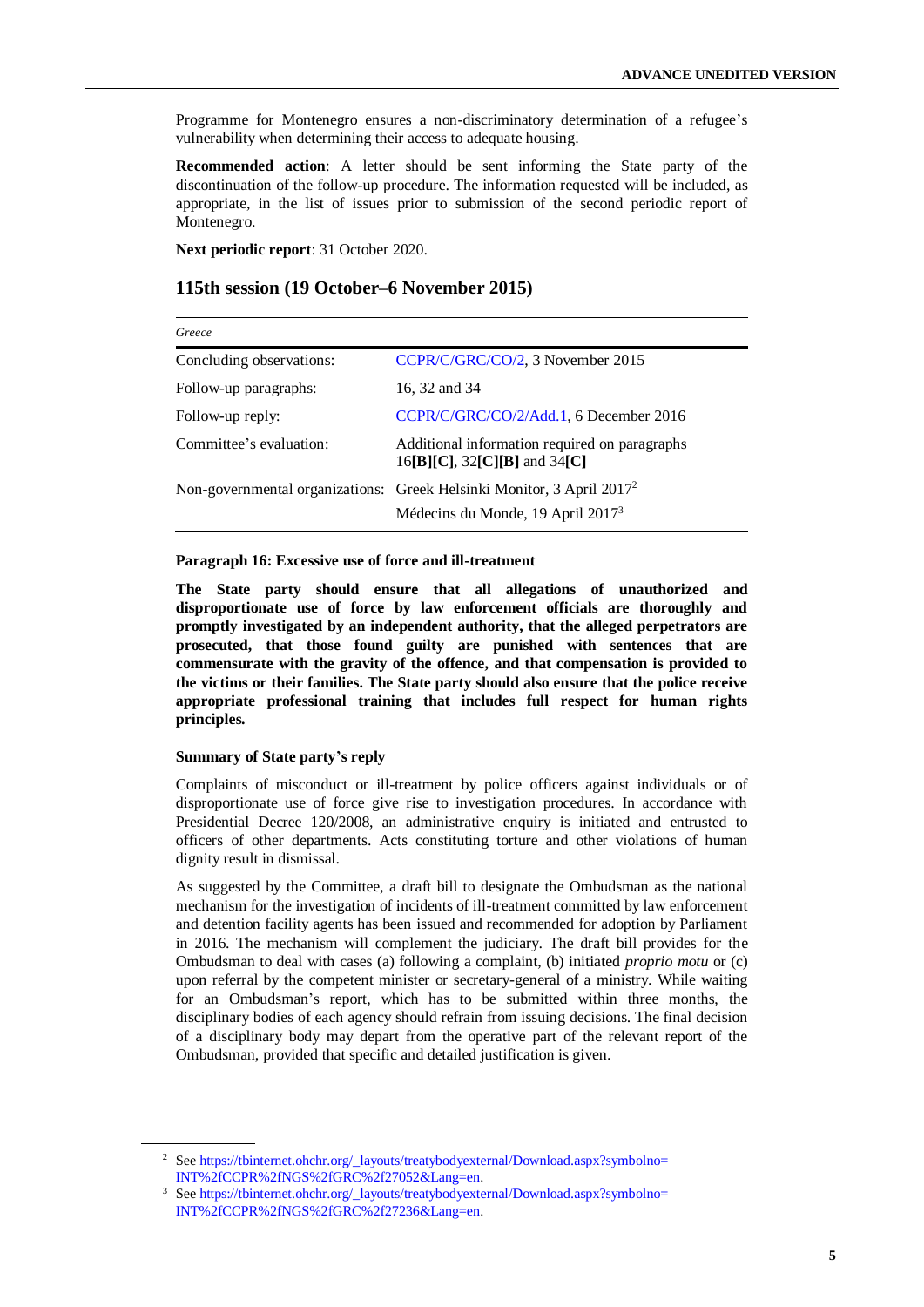National law provides for victims of criminal acts to file civil lawsuits to obtain compensation. Apart from providing legal aid to persons on low incomes, victims of certain crimes are granted free legal aid irrespective of their income.

At the Hellenic Police Academy and the Police Constables' School, police officers are taught a separate module on human rights, as part of the courses on constitutional and administrative law.

#### **Information from non-governmental organizations**

#### *Greek Helsinki Monitor*

Several cases referenced in reports by Amnesty International and the Greek Council for Refugees demonstrate the shortcomings in implementing the mechanisms in place and confirm that torture and other ill-treatment persist. They also show the reluctance of the authorities to end impunity and effectively investigate the allegations of such treatment.

The new Ombudsman's mandate to investigate the complaints of arbitrariness by law enforcement and detention facility agents began on 9 June 2017. The enforcement agencies still retain the power to prosecute perpetrators. While the agencies have to justify the reasons for departing from the Ombudsman's recommendations, they are not binding.

Greek Helsinki Monitor describes the cases of three Roma, Thanasis Panayotopoulos, Yannis Bekos and Vasilis Loukas (one of whom was hospitalized as a result), who claim to have been the victims of torture by police officers. While several complaints submitted through the mechanisms in place were left unanswered, the individuals refused to testify in an internal investigation by local police that was subordinated to the division that they claim tortured them. Similarly, a 21-year-old Syrian refugee claims to have been kicked, stripped naked and detained by police. His arrest warrant was issued in Greek only. His defence statement translated into Greek by a translator without certification was read by several police officers, three prosecutors and two judges, yet none of them initiated investigations.

#### **Committee's evaluation**

**[B]**: The Committee welcomes the designation of the Ombudsman as the national mechanism for the investigation of incidents of ill-treatment committed by law enforcement and detention facility agents. It requires additional information on: (a) the mandate and actions taken by the national mechanism for the investigation of incidents of ill-treatment committed by law enforcement and detention facility agents to investigate allegations of unauthorized and disproportionate use of force by such agents; (b) whether the State party envisages rendering the Ombudsman's recommendations binding.

**[C]**: The Committee regrets the lack of information on concrete measures taken after the adoption of the Committee's concluding observations to ensure that all allegations of unauthorized and disproportionate use of force by law enforcement officials are thoroughly and promptly investigated by an independent authority. It therefore requires information on: (a) the measures taken to punish, as well as the sentences imposed on, law enforcement officials for misconduct, ill-treatment or disproportionate use of force, after the adoption of the Committee's concluding observations; (b) the progress of investigations made into the cases of Thanasis Panayotopoulos, Yannis Bekos, Vasilis Loukas and similar ones; and (c) the number, regularity, duration and content of professional training for police officers and other law enforcement agents conducted after the Committee's concluding observations. The Committee reiterates its recommendation.

#### **Paragraph 32: Unaccompanied minors**

**The State party should ensure that the principle of the best interests of the child is given due consideration in all decisions concerning unaccompanied children, including by:**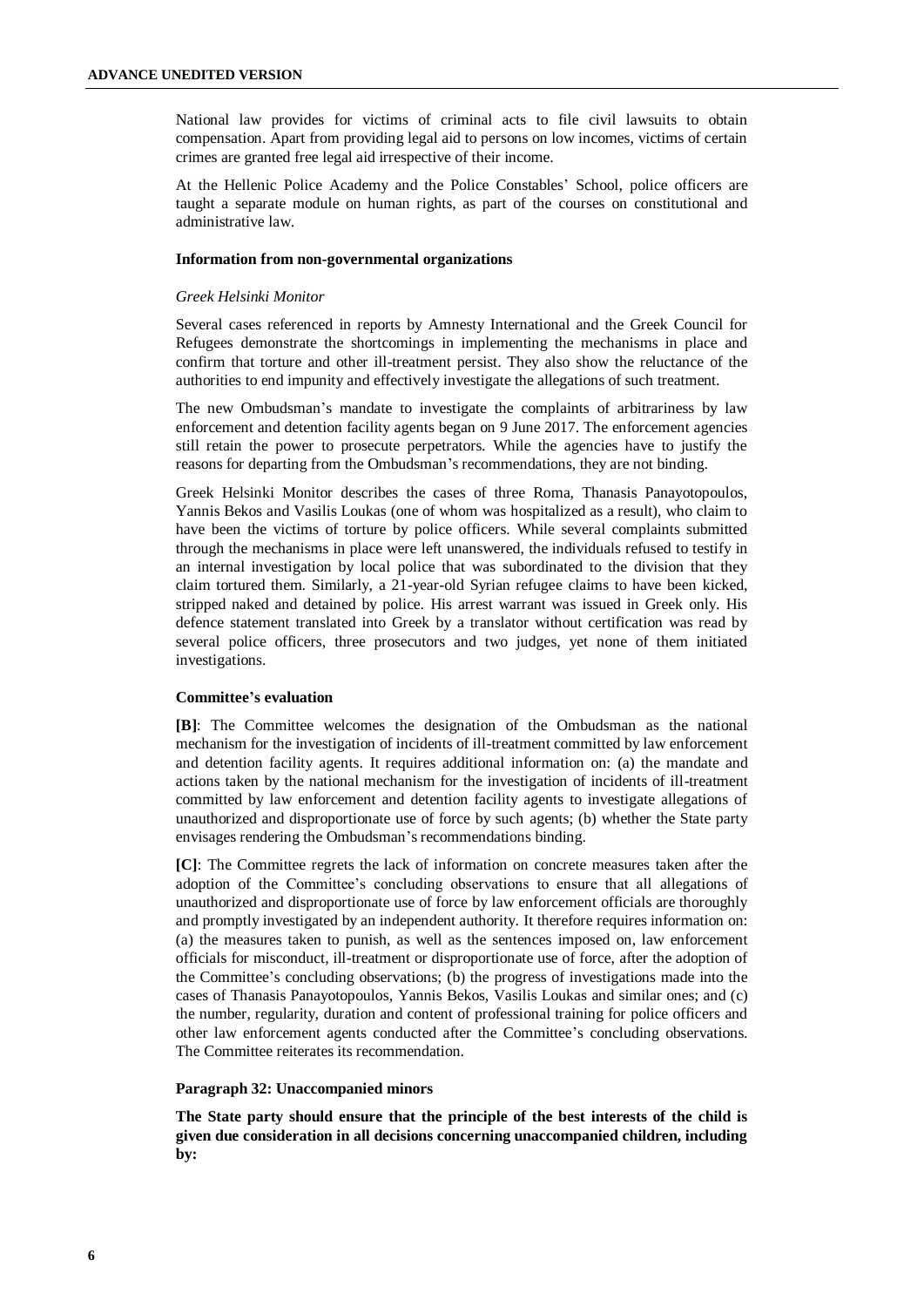**(a) Ensuring that unaccompanied minors who enter the country in an irregular manner are not detained or are held in detention only as a measure of last resort and for the shortest period of time necessary;**

**(b) Creating new reception facilities and increasing the number of detention spaces in existing structures, while ensuring adequate conditions for unaccompanied minors in those facilities, including their segregation from adults;**

**(c) Pursuing its efforts to redesign the guardian assignment procedure to ensure that each unaccompanied child is provided with a legal guardian;**

**(d) Ensuring that the age assessment procedure is based on safe and scientific methods, taking the children's mental well-being into account and avoiding all risks of violating their physical integrity.** 

#### **Summary of State party's reply**

Unaccompanied minors are registered and referred to the National Centre for Social Solidarity and the local prosecutor, who acts as their temporary guardian. The minors then stay in reception and identification centres for a maximum of 25 days, with the possibility of an extension in extreme cases of 20 days, until they are referred to safe and appropriate accommodation.

(a) The State notes that there are less than 20 minors in protective custody, which does not exceed 10 days due to their prioritization for placement in shelters. They were identified by police during routine drug checks and placed under the latter's responsibility to ensure their protection while more appropriate solutions are sought.

(b) Since the beginning of 2016, the number of shelters was increased from 17 to 41 and an additional 690 places made available compared with the initial number of 420. In the reception and identification centres, unaccompanied minors stay in separate accommodation and are provided with food, shelter, psychological and legal support, and informal education lessons and are allowed outside under supervision. Unaccompanied minors are provided with care at all times during stays in "safe zones" within open accommodation sites.

(c) A law on guardianship, drafted by the Ministry of Labour, will shortly be submitted to Parliament. The draft law will enhance the protection of children deprived of parental care and will be implemented by the National Centre for Social Solidarity. Similarly, a future amendment to the law on foster care will include special provisions for unaccompanied minors.

(d) Age assessments are conducted at the reception and identification centres by a doctor and a psychologist and in case of doubt, persons are registered as minors in accordance with the principle of the best interests of the child.

#### **Information from non-governmental organizations**

#### *Greek Helsinki Monitor*

(a) Minors are detained until they are transferred to accommodation centres for minors. Greek Helsinki Monitor established that many were detained for periods between six and eight weeks prior to their transfer. In addition, some minors were detained in police stations prior to their transfer to the Special Detention Facility. Upon transfer to the latter, no individual evaluation of vulnerability is carried out nor are unaccompanied minors informed of their legal status or right to legal representation. During visits, Greek Helsinki Monitor also identified particularly vulnerable minors who were abused in their countries of origin, while others had family members who were legally resident in Greece.

(d) Since February 2016, an age assessment procedure is applied in all cases in which the age of an asylum seeker is contested. During such a procedure, questionable methods are used to establish the age, including skeletal age measurement through radiology. During visits, Greek Helsinki Monitor found that individuals had not been separated from adults before age assessment procedures had been initiated. In some police

**7**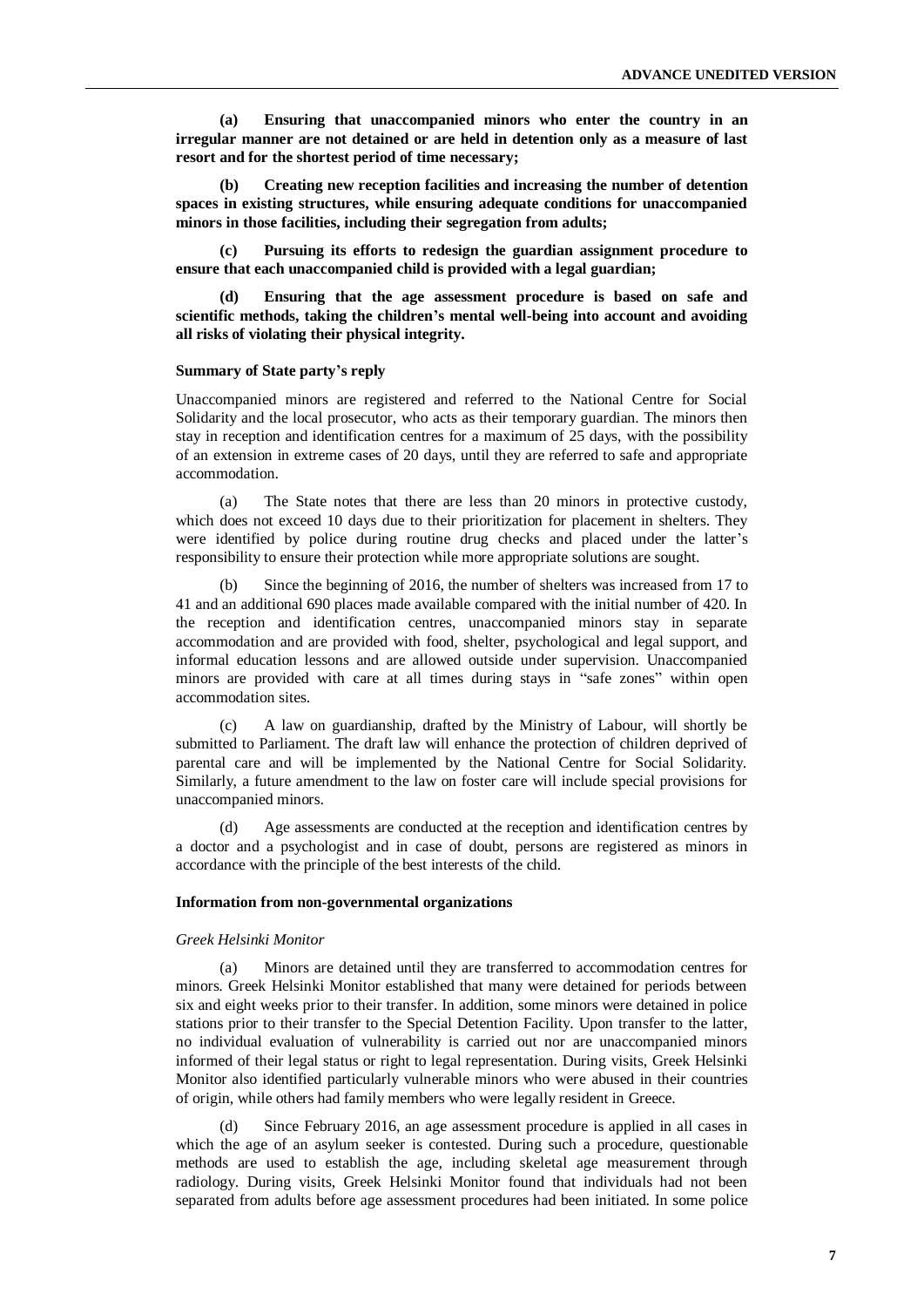stations and detention centres, no age assessment procedures had been initiated in cases in which individuals claimed to be minors.

#### *Médecins du Monde*

(a) Despite the obligation of the State party under European Union law to only detain minors in exceptional circumstances, national law merely requires authorities to "avoid" such detention but does not expressly prohibit it. While unaccompanied children can only be detained until a place in a special facility for minors is found, authorities continue to detain them on an apparently arbitrary basis for differing periods of time, ranging from a few hours to several months.

(b) Despite the Government's efforts to increase reception capacity, the 1,382 places in special centres for unaccompanied minors remain insufficient. By the end of March 2017, 951 unaccompanied minors were on the waiting list of the National Centre for Social Solidarity for shelter, among whom 184 were staying in reception and identification centres and 31 in protective custody.

(c) The high numbers of unaccompanied minors and their particular characteristics render the guardianship function of the prosecutor and other appointed guardians ineffective. The draft bill aimed at enhancing the protection of unaccompanied minors has not been submitted to Parliament yet, neither has a procedure been institutionalized for determining the best interests of the child.

(d) An age assessment procedure is in place for refugees as well as asylum seekers. However, most third country nationals apprehended by the police for irregularly entering or living on the mainland do not benefit from a legal procedure to assess their age. The age assessment procedure is applied and in case of doubt, until the procedure is finished, the individual is considered to be a minor. The assessment and decision are based on macroscopic characteristics (height, weight body mass index, voice and hair growth) made by a paediatrician, a method regarded as the least accurate for age assessment. When a paediatrician is not available, a psychologist and social worker carry out the assessment based on an individual's cognitive, behavioural and emotional characteristics and social background. This assessment may, however, be based on a rather subjective interpretation by the psychologist and the short interview with the individual does not allow for a thorough assessment. Additionally, there is a severe lack of paediatricians and interpreters in centres. Finally, the rejection of most appeals regarding age assessments at reception and identification centres results in the de facto absence of an effective legal remedy.

#### **Committee's evaluation**

**[C]** (a) and (d): The Committee appreciates the information provided by the State party and the data provided on the custody of unaccompanied minors, however, it regrets that the detention may be extended to periods of time that can be considered excessive. In this regard, the Committee requires the State party to provide information on the measures taken to ensure that unaccompanied minors who enter the country in an irregular manner are not detained or are only held in detention as a measure of last resort and for the shortest period of time necessary. It also requires information on the number of current and previous unaccompanied minors in custody since 2015, the duration of their custody, the vulnerability assessments made, medical assessments undergone, facilities sent to and guarantees provided to ensure that they are informed of their legal status and entitlement to legal aid.

The Committee notes the information provided by the State party on the involvement of doctors and psychologists in the age assessment procedure. However, it regrets reports indicating that the procedure is intrusive and inaccurate and that it is not thoroughly implemented in all cases, particularly with respect to individuals who illegally entered or reside on the mainland. The Committee therefore requires information on whether any steps have been taken to develop a standard protocol for the age assessment procedure, which is applicable to any individual whose age is questioned. The Committee reiterates its recommendation.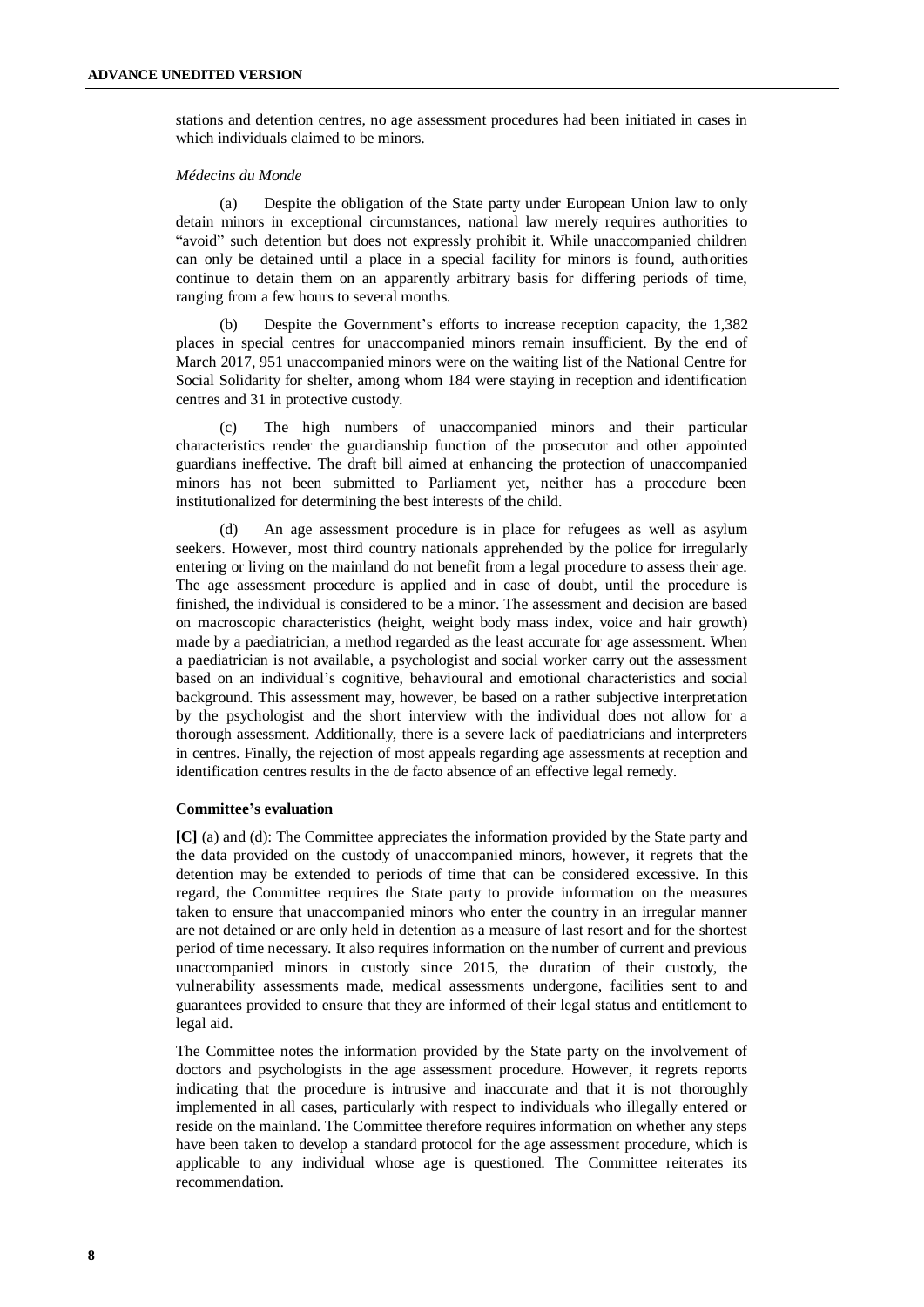**[B]** (b) and (c): The Committee welcomes the information provided, including the increase in the number of shelters from 17 to 41 and the addition of approximately 690 places to the pre-existing 420, as well as the information provided on the separation of unaccompanied minors from adults and the services and safe zones provided to them. The Committee requires information from the State party on the steps taken to continue its efforts in analysing the current needs and building new shelters with the aim of reducing the number of unaccompanied minors awaiting placement in shelters.

The Committee welcomes the envisaged draft laws on guardianship and foster care, but regrets the lack of specific information on their content. The Committee requires information on: (a) how the aforementioned laws would enhance the protection of children deprived of parental care; (b) which guarantees are included in the special provisions for unaccompanied minors; and (c) what progress has been made in the draft bills' legislative process and implementation.

#### **Paragraph 34: Expulsion of asylum seekers and undocumented immigrants**

**The State party should ensure that all persons seeking international protection have access to fair and personalized assessment procedures, protection against refoulement without discrimination and an independent mechanism with the authority to suspend negative decisions. The State party is encouraged, in consultation with its international and regional partners and neighbours, to allow migrants wishing to enter its territory to have access to safe entry points where their asylum claims can be evaluated. The State party should also take all the measures necessary to ensure that informal returns do not occur and that immigrants are not subjected to ill-treatment during their deportation and expulsion or while in pre-removal centres. The State party should also ensure that ill-treatment of refugees and migrants is effectively reported, undertake, as a matter of priority, prompt, effective and independent investigations into all claims of irregular returns and ill-treatment of migrants, punish the perpetrators, where appropriate, and provide compensation to victims.**

#### **Summary of State party's reply**

The State party reiterates that all asylum requests are examined individually on a case-bycase basis. No collective expulsions are carried out and the principle of non-refoulement is fully observed.

Additionally, the operational plans of the joint Border Management Action refer to the nonrefoulement principle in relation to third country nationals who seek international protection. Entry points at the borders ensure safe access to asylum seekers, who are then referred to the relevant authorities assessing their requests.

Moreover, a new European Union regulation, in force since October 2016, established a complaint mechanism for persons whose fundamental rights have been breached or have been directly affected by the actions of staff involved in joint border management operations. The home member State of the staff member allegedly involved is responsible for taking appropriate measures, including disciplinary proceedings.

#### **Information from non-governmental organizations**

#### *Greek Helsinki Monitor*

Greek Helsinki Monitor stresses that there are no safe entry points into Greece to which asylum seekers may have access.

Greek Helsinki Monitor restates the case of Kahled who was not provided with a lawyer during his court appearance on 23 March 2017. According to the non-governmental organization Advocates Abroad, his trial lasted six and a half minutes, the "interpreter" was used inappropriately and unlawfully as he did not interpret the proceedings, the defendant was asked three or four questions, was refused a defence witness and no prosecution witness was examined. Kahled was sentenced to 16 months' imprisonment for resisting arrest, insulting the police and illegally carrying a knife.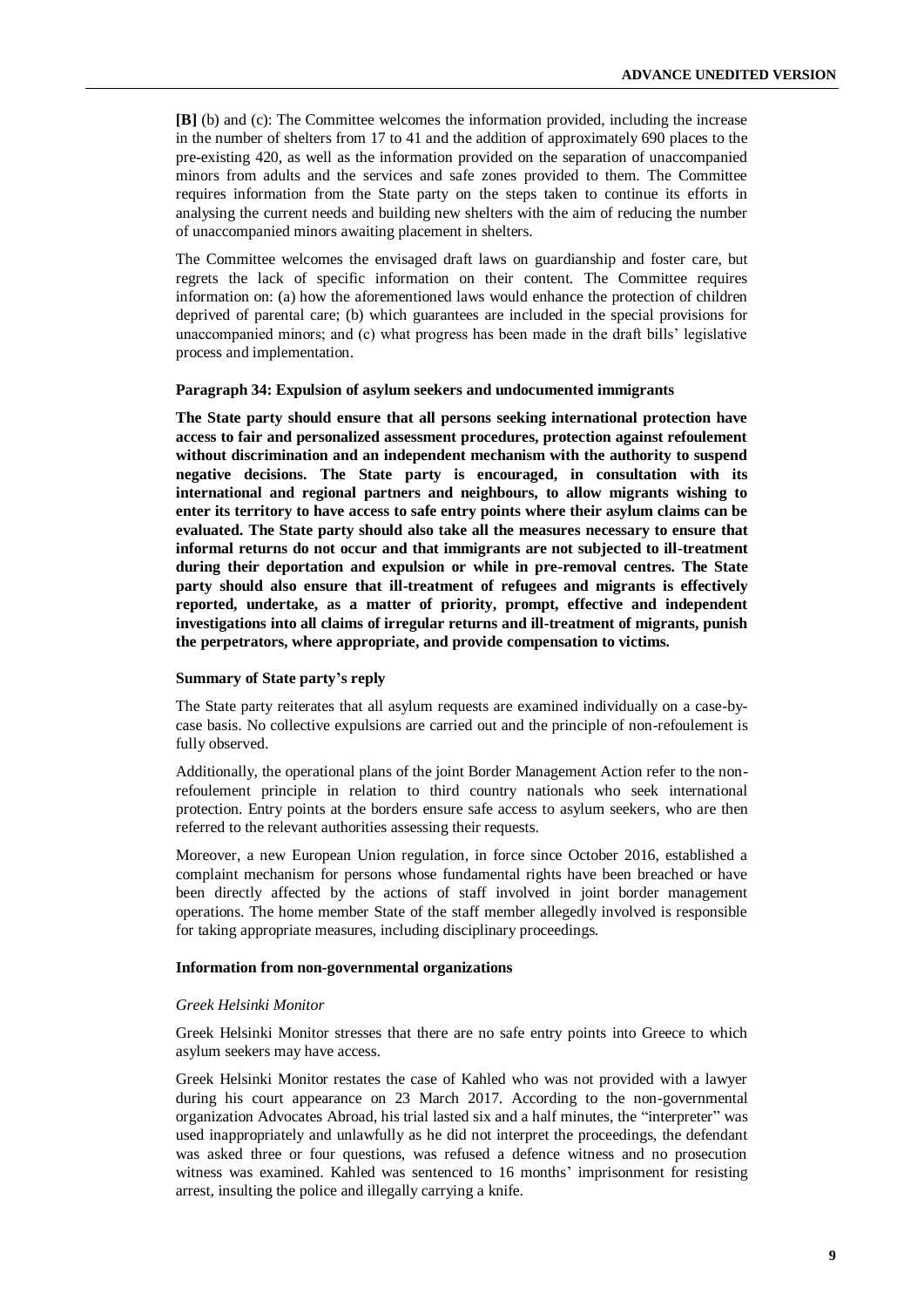Greek Helsinki Monitor refers to a report from early 2017 by Amnesty International and another from March 2017 by Human Rights Watch, both describing the reception centres on islands as overcrowded, often too remote from hospitals and other services, lacking security safeguards, fomenting riots or hate crimes and leaving individuals uncertain about their futures. The adoption of a containment policy to keep asylum seekers confined to islands contributed to these conditions. Several Syrian refugees were denied appeals and returned to Turkey despite filing asylum applications. Inhuman living conditions caused the death of at least five refugees in Lesbos.

# **Committee's evaluation**

**[C]**: The Committee takes note of the information provided by the State party and welcomes the new European Union regulation, which came into force in October 2016, providing for the establishment of a complaint mechanism for persons whose fundamental rights have been breached or have been directly affected by the actions of staff involved in joint border management operations. It regrets, however, the lack of reporting on specific measures taken after the Committee's concluding observations to fully implement the Committee's recommendations. In particular, the Committee requires information on: (a) the measures taken to ensure that asylum claims and refugee status are determined on a case-by-case basis in respect of the non-refoulement principle and that a provision for appeal before an independent and impartial authority is guaranteed; (b) the measures taken to ensure effective prevention of ill-treatment of refugees and asylum seekers and to ensure that perpetrators of such treatment are punished; and (c) the implementation of the European Union regulation, which entered into force on 6 October 2016, particularly as regards the mechanisms in place to inform asylum seekers and refugees of their right to resort to the complaint mechanism when their fundamental rights have been breached or affected by the actions of staff involved in joint border management operations. The Committee also invites the State party to comment on the information provided about the containment policy to confine asylum seekers to islands and the reception centres on islands that are overcrowded, often too remote from hospitals and other services, lacking security safeguards, fomenting riots or hate crimes and leaving individuals uncertain about their futures. The Committee reiterates its recommendation.

**Recommended action**: A letter should be sent informing the State party of the discontinuation of the follow-up procedure. The information requested should be addressed in the State party's next periodic report.

| Republic of Korea                                                                                             |  |  |
|---------------------------------------------------------------------------------------------------------------|--|--|
| CCPR/C/KOR/CO/4, 3 November 2015                                                                              |  |  |
| 15, 45 and 53                                                                                                 |  |  |
| CCPR/C/KOR/CO/4/Add.1, 23 July 2017                                                                           |  |  |
| Additional information required on paragraphs $15[E]$ ,<br>$45\text{[C]}$ and $53\text{[C]}$                  |  |  |
| South Korean Human Rights Organizations Network<br>(84 non-governmental organizations),<br>3 November $20164$ |  |  |
|                                                                                                               |  |  |

**Next periodic report**: 6 November 2020.

# **Paragraph 15: Discrimination on the grounds of sexual orientation and gender identity**

**The State party should clearly and officially state that it does not tolerate any form of social stigmatization of, or discrimination against, persons based on their sexual** 

<sup>4</sup> [https://tbinternet.ohchr.org/\\_layouts/treatybodyexternal/Download.aspx?symbolno=](https://tbinternet.ohchr.org/_layouts/treatybodyexternal/Download.aspx?symbolno=INT%2fCCPR%2fNGS%2fKOR%2f27078&Lang=en)  [INT%2fCCPR%2fNGS%2fKOR%2f27078&Lang=en.](https://tbinternet.ohchr.org/_layouts/treatybodyexternal/Download.aspx?symbolno=INT%2fCCPR%2fNGS%2fKOR%2f27078&Lang=en)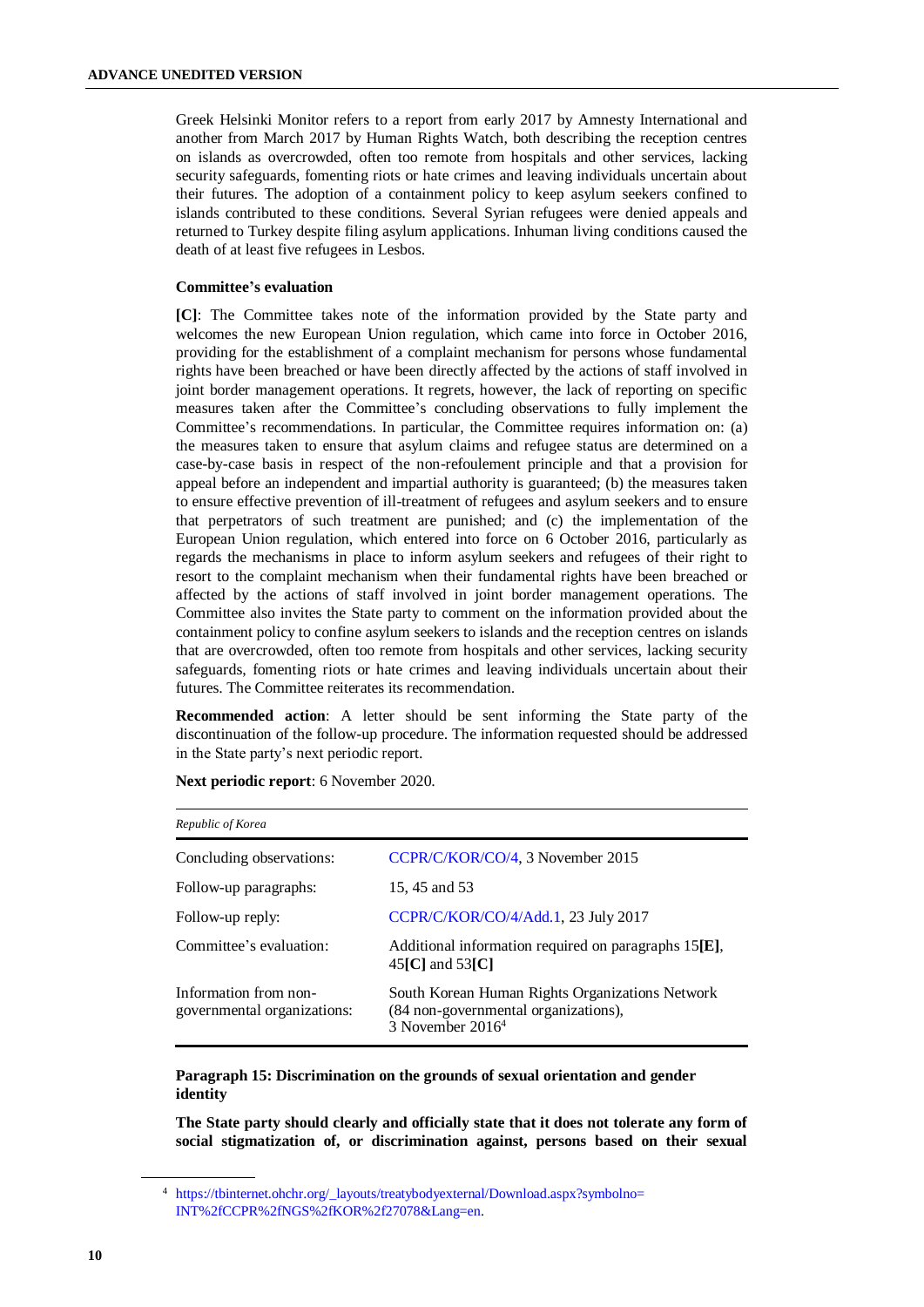**orientation or gender identity, including the propagation of so-called "conversion therapies", hate speech and violence. It should strengthen the legal framework to protect lesbian, gay, bisexual, transgender and intersex individuals accordingly, repeal article 92-6 of the Military Criminal Act, avoid the use of State-owned buildings by private organizations for so-called "conversion therapies", develop sex education programmes that provide students with comprehensive, accurate and ageappropriate information regarding sexuality and diverse gender identities, and facilitate access to the legal recognition of gender reassignment. It should also develop and carry out public campaigns and provide training for public officials to promote awareness and respect for diversity in respect of sexual orientation and gender identity.**

#### **Summary of State party's reply**

Notwithstanding the lack of separate legislation prohibiting hate speech against a particular group of people, the State party notes that article 11 of the Constitution and the National Human Rights Commission Act explicitly prohibit sexual orientation and gender identity as grounds for discrimination.

The State party notes that discriminatory measures on grounds of sexuality are strictly forbidden in the military under the Unit Management Directive, but there are no plans to repeal article 92-6 of the Military Criminal Act. This decision is based on the judgment rendered by the Constitutional Court on 28 July 2016, which stated that the provision was not unconstitutional and, therefore, could not be regarded as a provision punishing homosexuals. In the Court's view, the restrictions are legitimate in order to preserve the distinct nature of the military, despite their discriminatory nature against homosexual servicemen.

Following consultation with experts, school and education offices, sex education materials for kindergarten, primary and secondary school have been standardized and supplemented. However, parents opposed the inclusion of diverse sexuality in sex education at schools for minors, who are yet to determine their sexual orientation. As a result, the Government decided to exclude diverse forms of sexual orientation and gender identity from sex education until the end of secondary school as it holds that public education should reflect social and culturally agreed values.

The Supreme Court's judgment of 2006 introduced the guidelines on handling applications for gender reassignment. The State party reiterates that the guidelines are subject to review if the socially accepted notions of a person's gender change.

# **Information from non-governmental organizations**

#### *South Korean Human Rights Organizations Network*

The Korean authorities denied legal personality to a lesbian, gay, bisexual, transgender and intersex persons association called "Beyond the Rainbow Foundation", because only groups that work on broad themes of human rights are granted registration. The Korean authorities later appealed the court decision granting the foundation legal status. The Network also reports that several students and student groups hanging banners on university campuses in support of lesbian, gay, bisexual, transgender and intersex persons found them damaged. Investigations into the matter were not carried out thoroughly. Additionally, churches and universities restrict or prevent events organized by groups of lesbian, gay, bisexual, transgender and intersex persons or threaten individuals with expulsion. The legal framework has not been strengthened and there is no recognition of hate speech under criminal law.

As confirmed by the State in its follow-up report, article 92-6 of the Military Criminal Act has not been repealed as the Constitutional Court regarded the provisions to be constitutional and as even protecting servicemen from the risk of homosexual acts by superiors and as a way to preserve combat strength.

The sex education material issued nationwide by the Government contains blatant sexist and discriminatory remarks. Upon request by the Ministry of Education, a provider of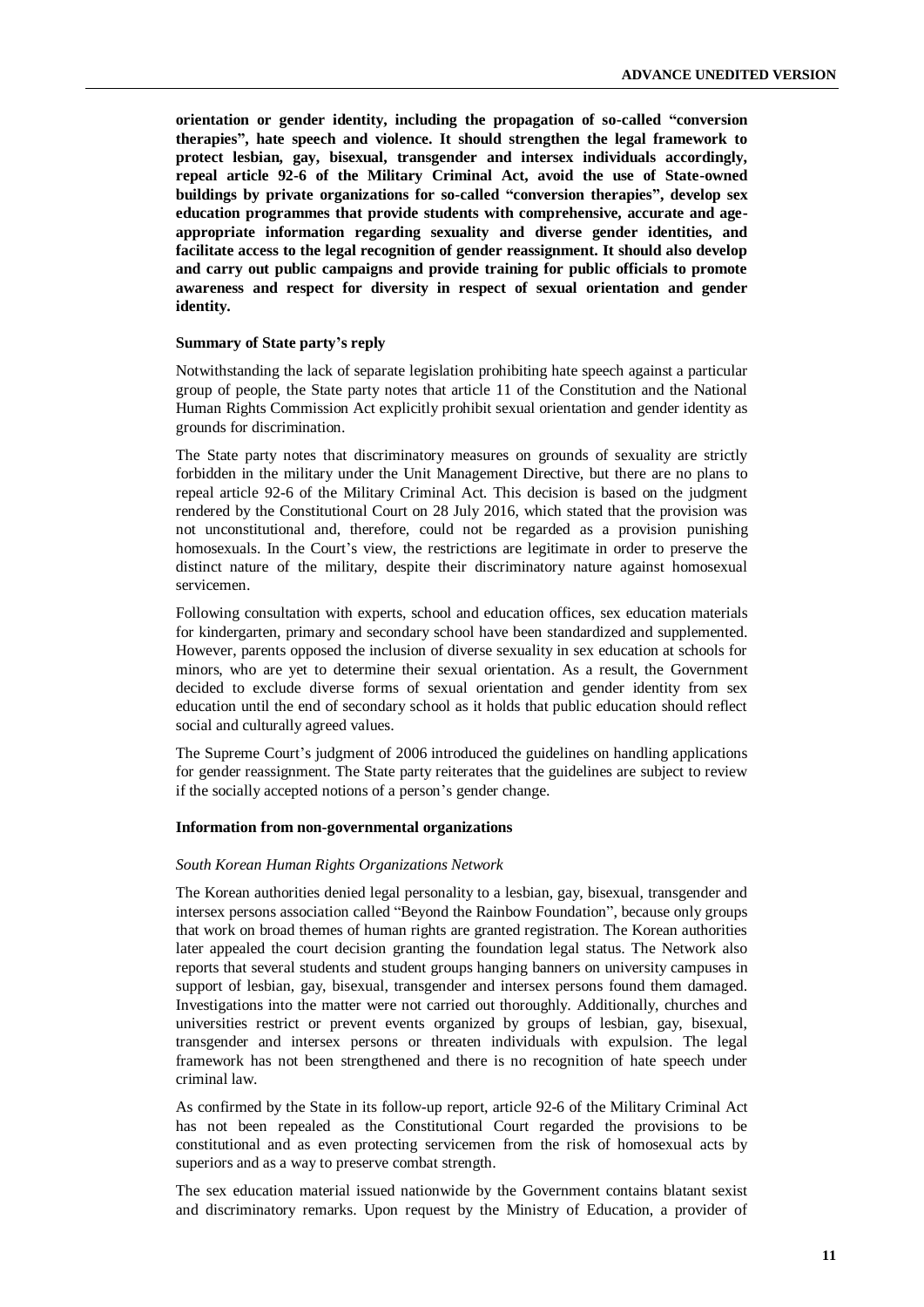online education for teachers cancelled a lesbian, gay, bisexual, transgender and intersex persons-inclusive sex education programme to which 700 teachers had applied.

#### **Committee's evaluation**

**[E]**: The Committee regrets the State party's position that it has no plans to repeal article 92-6 of the Military Criminal Act and that the Constitutional Court on 28 July 2016 found that article constitutional, despite its discriminatory nature against homosexual servicemen.

The Committee regrets that, contrary to the Committee's recommendation, the State party decided to exclude diverse forms of sexual orientation and gender identity from sex education until the end of secondary school, on the grounds of reflecting social and culturally agreed values.

The Committee also regrets the State party's position that it will review the guidelines on gender reassignment in case of change of the socially accepted notions of a person's gender.

The Committee further regrets that no measures have been taken to implement its recommendations regarding: (a) clearly and officially stating that it does not tolerate any discrimination, hate speech, violence against lesbian, gay, bisexual, transgender and intersex persons or propagation of "conversion therapies"; (b) strengthening the legal framework to protect lesbian, gay, bisexual, transgender and intersex persons; and (c) conducting campaigns and training to promote tolerance and awareness of lesbian, gay, bisexual, transgender and intersex persons.

The Committee reiterates its recommendation.

#### **Paragraph 45: Conscientious objection**

**The State party should:**

**(a) Immediately release all conscientious objectors condemned to a prison sentence for exercising their right to be exempted from military service;**

**(b) Ensure that conscientious objectors' criminal records are expunged, that they are provided with adequate compensation and that their personal information is not publicly disclosed;**

**(c) Ensure the legal recognition of conscientious objection to military service, and provide conscientious objectors with the possibility of performing an alternative service of civilian nature.**

#### **Summary of State party's reply**

(a) While the State party stresses that the currently imprisoned conscientious objectors have enjoyed a fair and independent trial, its views have not changed since the follow-up to an individual communication of 2015 (see CCPR/C/112/D/2179/2012). The follow-up report stated that the conscientious objectors' immediate release, elimination of their criminal records and compensation would hamper the reliable and efficient functioning of the judicial system.

(b) Both conscientious objectors and those who seek to evade military service are subjected to disclosure of personal information if the court finds that their refusal to take part in military service is not based on "justifiable grounds" under the amended Military Service Act. Individuals affected may appeal such court decisions.

(c) The State reaffirms that it will review the matter of introducing alternative service for conscientious objectors when the security situation on the Korean Peninsula has stabilized and a social consensus regarding this issue has formed. The constitutional appeal for the introduction of alternative service is still pending before the Constitutional Court.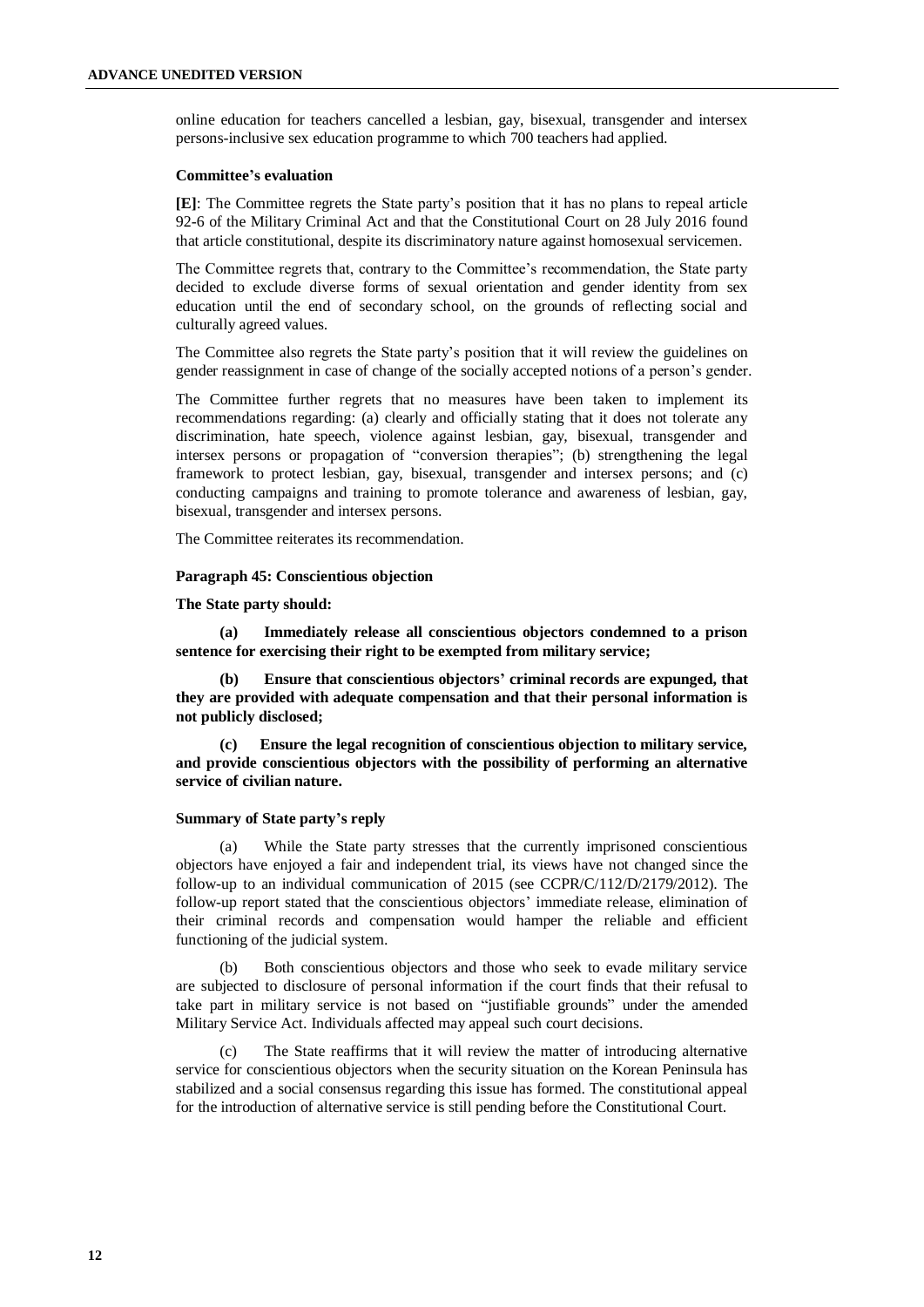#### **Information from non-governmental organizations**

#### *South Korean Human Rights Organizations Network*

(a) Since the adoption of the Committee's concluding observations in 2015, no conscientious objector has been released, except those who have completed their sentence. Between November 2015 and August 2016 a total of 315 new conscientious objectors were imprisoned.

(b) In accordance with the amendments to the Military Service Act of 31 December 2014, regional military manpower offices drafted a list of evaders under their jurisdiction whose personal information was to be disclosed. As confirmed by the State party the individuals affected would have a chance to appeal the inclusion of their names on that list. The Network states that, since the State party has a very high number of conscripts, such a law may not give rise to a significant increase in numbers, but the harm caused by putting people on that list is significant.

(c) The Constitutional Court is currently reviewing the provisions of the Military Service Act in the light of the right to freedom of conscience enshrined in the Constitution, since the Act provides for no exceptions from criminal sanctions for conscientious objectors. Despite introducing government-commissioned research on a detailed outline for a system of alternative service, the State party refuses to introduce it, relying on a poll that resulted in 58.3 per cent opposition. In contrast, several other polls prove that the majority of citizens support alternative service. On a positive note, the increasing trend of lower courts to rule in favour of conscientious objectors demonstrates the growing support for a change in legislation on this issue. Moreover, in 2016, for the first time in history, an appellate court acquitted three conscientious objectors on charges of evading military service.

#### **Committee's evaluation**

**[C]** (a), (b) and (c): The Committee regrets that the State party has not implemented its recommendation to immediately release all imprisoned conscientious objectors and that, since the individual communication, more conscientious objectors have been condemned to prison sentences. The Committee reiterates its recommendation.

The Committee notes the information provided by the State party, but regrets that no measures have been taken after the adoption of the Committee's concluding observations. In particular, the State party has not implemented the Committee's recommendation to expunge the conscientious objectors' criminal records and provide them with adequate compensation. The Committee reiterates its recommendation.

The Committee takes note of the pending constitutional appeal regarding the introduction of alternative service, but regrets that no measures have been taken to legally recognize conscientious objection to military service and alternative service. It requires information on the progress or outcome of the pending constitutional appeal. The Committee reiterates its recommendation.

#### **Paragraph 53: Peaceful assembly**

**The State party should ensure that all persons enjoy the right to peaceful assembly, and that limitations on that right are in strict compliance with article 21 of the Covenant. It should review its regulations on the use of force and ensure that they are in compliance with the Covenant, and train its police officials accordingly.**

#### **Summary of State party's reply**

The State party stresses that the right to peaceful assembly is guaranteed by the Constitution in accordance with international human rights law. The Assembly and Demonstration Act requires assemblies and demonstrations to be reported to police in advance and it delineates specific reasons for their prohibition rather than a general ban. While assemblies are allowed at any time of the day or night, the Government will initiate a follow-up legislative process to bring the regulation on demonstrations into line with the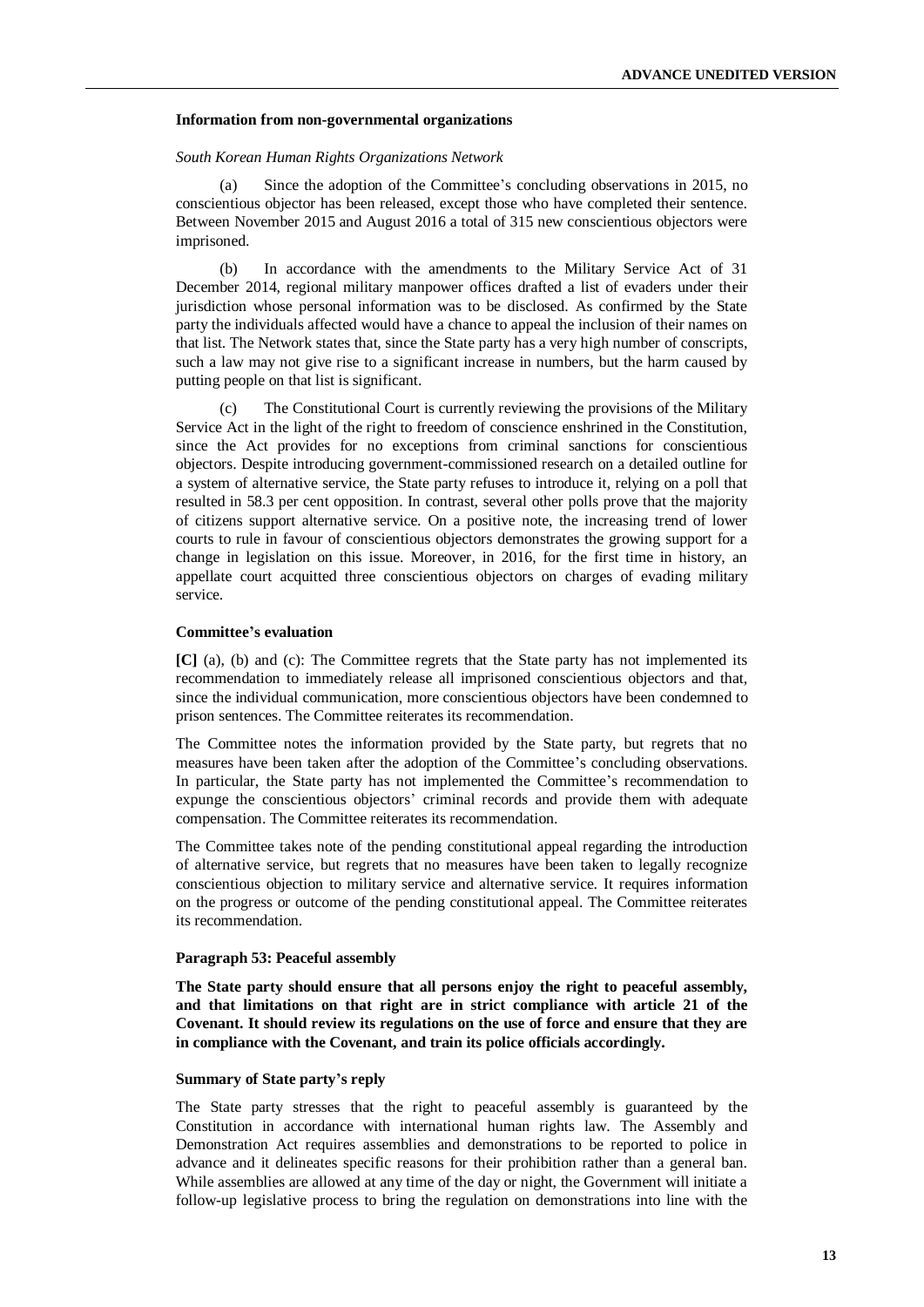Constitutional Court's decision, which ruled that they are only prohibited between midnight and sunrise. The Government notes in this regard that assemblies that turn into demonstrations after midnight may be forcibly dispersed, but the police do not usually resort to this measure. Investigations into individual acts during assemblies and demonstrations on the basis of the Criminal Act are only carried out if they constitute illegal acts, such as the obstruction of traffic or the assault of a police officer.

The Act on the Performance of Duties by Police Officers read in conjunction with the Regulations Regarding Guidelines on Usage of Hazardous Police Equipment clearly lay out provisions regarding the tools and equipment to be used by the police. Moreover, police officers receive regular human rights and safety education related to the use of force during assemblies and demonstrations.

#### **Information from non-governmental organizations**

#### *South Korean Human Rights Organizations Network*

The current Assembly and Demonstration Act bans outdoor assemblies or demonstrations either before sunrise or after sunset, but the National Police Agency has suggested amendments so as to apply the ban only between midnight and 7 a.m. The Network recalls, nevertheless, that individuals should be free to choose the location, time and methods of assembly and restricting or banning them from making those choice still violates the essence of the right of assembly.

Notwithstanding article 6 (1) of the Assembly and Demonstration Act mentioning the mere need to notify the police of assemblies and demonstrations, the authorities have installed a de facto registration system, arbitrarily banning such gatherings on the basis of traffic congestion and concerns about violence and arson. When such bans are issued, the gatherings are labelled as "illegal", which causes confrontations between the police and protesters, entailing criminal punishment for some of its organizers or participants.

On the day of the People's Rally, the police set up bus barricades to significantly obstruct demonstrators, while mobilizing 19 water cannon trucks, 10 of which were used to fire at protestors directly. In this context, 69-year-old farmer Back Nam-gi was knocked to the ground by a high-powered water cannon. As a result, he underwent surgery for a cerebral haemorrhage and died after 317 days in a coma.

# **Committee's evaluation**

**[C]**: The Committee takes note of the information provided by the State party, including the envisaged legislation to bring the regulation of demonstrations into line with the Constitutional Court's decision. The Committee regrets the lack of information on the specific measures taken after the Committee's concluding observations, including on: (a) the training of police officers conducted after November 2015; (b) the measures taken to amend the Assembly and Demonstration Act to ensure strict compliance with article 21 of the Covenant; and (c) the measures taken to review the State party's regulations on the use of force to ensure that they are in compliance with the Covenant, and requires information on the above, as well as information on the investigation into the death of the 69-year-old farmer Back Nam-gi following the use of water canon against demonstrators on the day of the People's Rally, on prosecution of those responsible and on the reparation provided to victim's family. The Committee reiterates its recommendation.

**Recommended action**: A letter should be sent informing the State party of the discontinuation of the follow-up procedure. The information requested will be included, as appropriate, in the list of issues prior to submission of the fifth periodic report of the Republic of Korea.

**Next periodic report**: 6 November 2019.

*Benin*

Concluding observations: [CCPR/C/BEN/CO/2,](https://undocs.org/en/CCPR/C/BEN/CO/2) 3 November 2015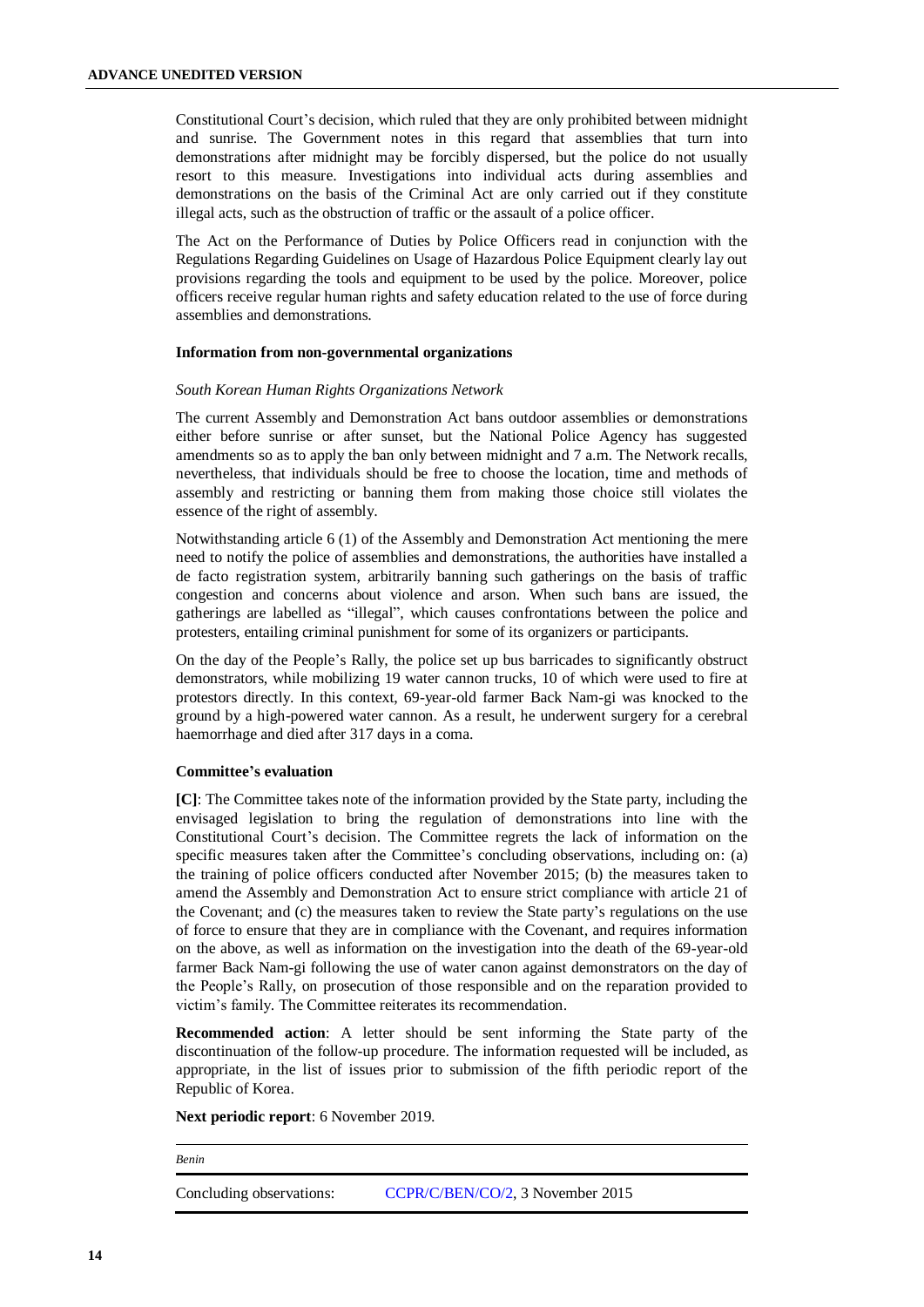| <b>Benin</b>            |                                                                                 |  |  |
|-------------------------|---------------------------------------------------------------------------------|--|--|
| Follow-up paragraphs:   | 9, 19 and 23                                                                    |  |  |
| Follow-up reply:        | CCPR/C/BEN/CO/2/Add.1, 26 January 2018                                          |  |  |
| Committee's evaluation: | Additional information required on paragraphs 9[B],<br>19 $[B]$ and 23 $[B][C]$ |  |  |

#### **Paragraph 9: National Human Rights Commission**

**The State party should take all necessary measures to appoint the members of the National Human Rights Commission as soon as possible. It should guarantee the Commission's independence by ensuring that it has financial autonomy and adequate human and material resources to enable it to fulfil its mandate in accordance with the principles relating to the status of national institutions for the promotion and protection of human rights (Paris Principles).**

# **Summary of State party's reply**

In accordance with the decision issued by the President of the National Assembly in 2016, a selection committee was established to supervise the appointment of 11 members of the Commission. The call for applications for the Commission was publicized in the media between 23 October and 10 November 2017, and the appointment process is under way.

#### **Committee's evaluation**

**[B]**: While the Committee appreciates the measures taken by the State party, including the establishment of a selection committee to supervise the appointment of 11 members of the Commission and the call for applications publicized in 2017, it requires additional information with regard to the measures taken to ensure compliance with the Paris Principles. The Committee requires specific information in particular on: (a) the expected dates for the appointment of the Commission's members; and (b) the measures taken to ensure its financial autonomy and adequate human and material resources, in accordance with the Paris Principles.

#### **Paragraph 19: Right to life**

**The State party should adopt the new Criminal Code as soon as possible so as to expressly abolish the death penalty. It should commute death sentences to prison sentences. The State party should take steps to initiate or continue investigations into cases of murder or attempted murder and bring the perpetrators to justice. It should also take stringent measures to punish infanticide. It should raise public awareness of respect for the right to life.**

# **Summary of State party's reply**

The Constitutional Court ruled in 2016 that the entry into force of the Second Optional Protocol to the Covenant in the State party rendered any legal provision imposing the death penalty as punishment null and void. The remaining 14 death sentences are currently being commuted and the new Criminal Code is being adopted through committees of the National Assembly.

The enactment and awareness-raising of Act No. 2015-08 of 8 December 2015 on the Children's Code of Benin aims at strengthening the prevention of infanticide, which constitutes a crime under articles 339 to 341 of the Code.

In 2016, a national campaign to raise awareness of the right to life was conducted by the Government, in collaboration with civil society, and co-financed by the national budget and the United Nations Development Programme.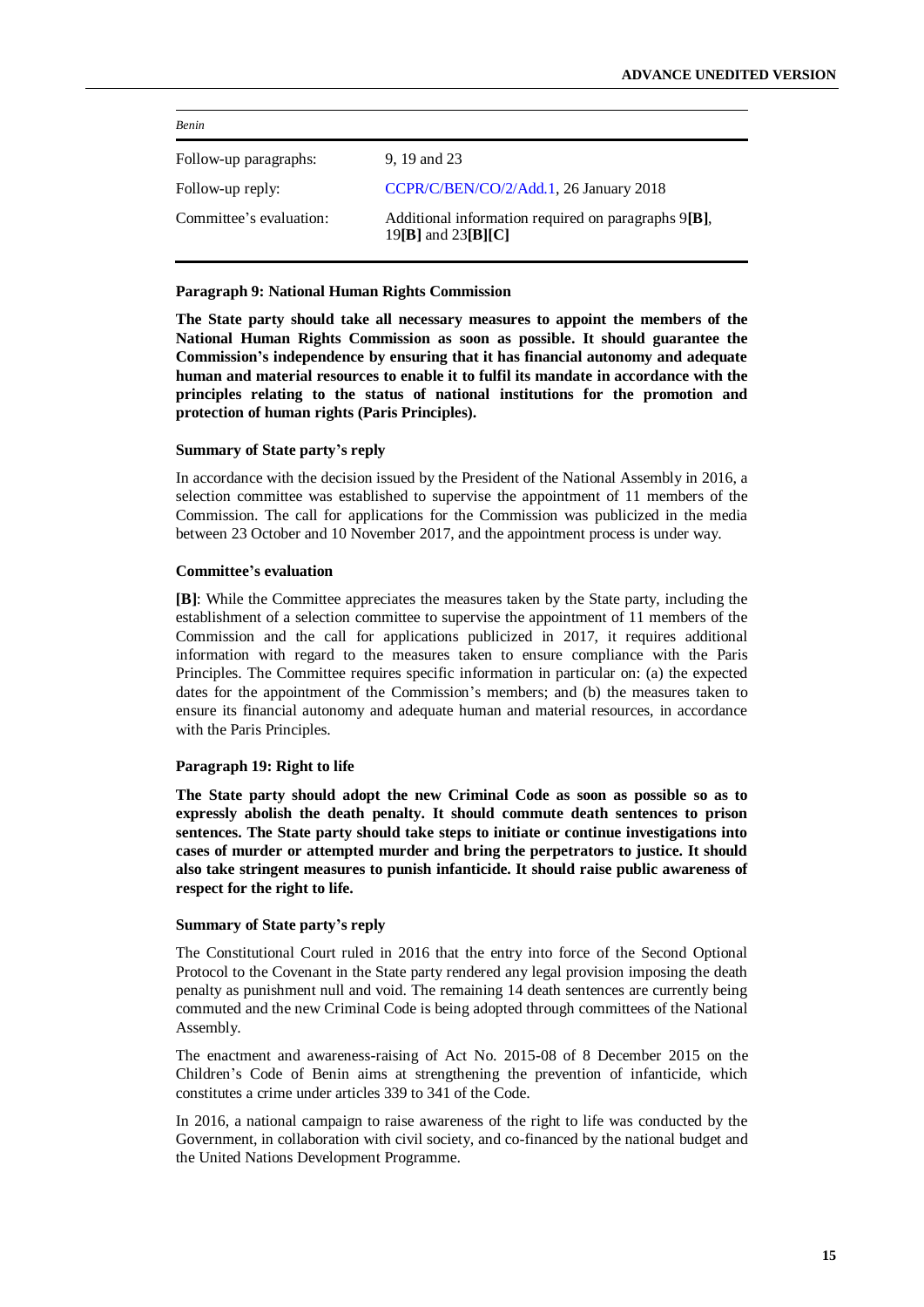# **Committee's evaluation**

**[B]**: The Committee appreciates the information on the Constitutional Court's ruling regarding the provisions on the death penalty being rendered null and void, the current commutation of death penalties to prison sentences and the information on the plan to adopt the new Criminal Code. In this regard, it requires further information on: (a) the progress of the adoption of the new Criminal Code and the inclusion of a provision to abolish the death penalty; and (b) the process to commute the remaining 14 death sentences referred to by the State party. While the Committee welcomes the information on actions taken to raise awareness of infanticide and the right to life, it requires specific information on stringent measures taken after the adoption of the Committee's concluding observations to punish infanticide, including information on the steps taken to initiate or continue investigations into cases of murder or attempted murder and bring the perpetrators to justice.

# **Paragraph 23: Prohibition of torture and impunity**

**The State party should adopt the new Criminal Code as soon as possible so as to expressly define and criminalize torture in line with article 7 of the Covenant. It should establish a national observatory for the prevention of torture in addition to an independent mechanism for the systematic consideration of complaints of torture or ill-treatment. The State party should conduct thorough and impartial investigations into all allegations of torture and ill-treatment, including such acts committed between 1972 and 1990, and take the necessary measures in this regard.**

#### **Summary of State party's reply**

The State party referred to articles 18 and 19 of the Constitution, which prohibit torture, abuse and cruel, inhuman or degrading treatment and regulate punishment of such acts. The State party stresses the fact that the cases of inhuman and degrading treatment regularly brought before the courts and the sanctions imposed on perpetrators prove that the abovementioned provisions are enforced.

In order to define and criminalize torture, a new version of the Criminal Code is being adopted, while some provisions of Act No. 2012-15 of 18 March 2013 on the Code of Criminal Procedure already represent progress in ensuring respect for criminal justice and the fight against torture.

# **Committee's evaluation**

**[B]:** The Committee welcomes that the new Criminal Code defines and criminalizes acts of torture and ill-treatment. It requires information on whether the definition of torture in the new Criminal Code is into conformity with article 7 of the Covenant, including whether torture is punished with sanctions that are commensurate with the nature and gravity of the crime.

**[C]**: The Committee regrets that the State party has not provided information on the measures taken to establish a national observatory for the prevention of torture in addition to an independent mechanism for the systematic consideration of complaints of torture or ill-treatment. It also regrets that no specific information was provided with regard to the measures taken as a result of the investigations into the allegations of torture and illtreatment, including such acts committed between 1972 and 1990. It requires this information along with information on the progress made on the adoption of the new Criminal Code and the compliance of the definition of torture therein with article 7 of the Covenant. The Committee reiterates its recommendation.

**Recommended action:** A letter should be sent informing the State party of the discontinuation of the follow-up procedure. The information requested should be addressed in the State party's next periodic report.

**Next periodic report**: 6 November 2019.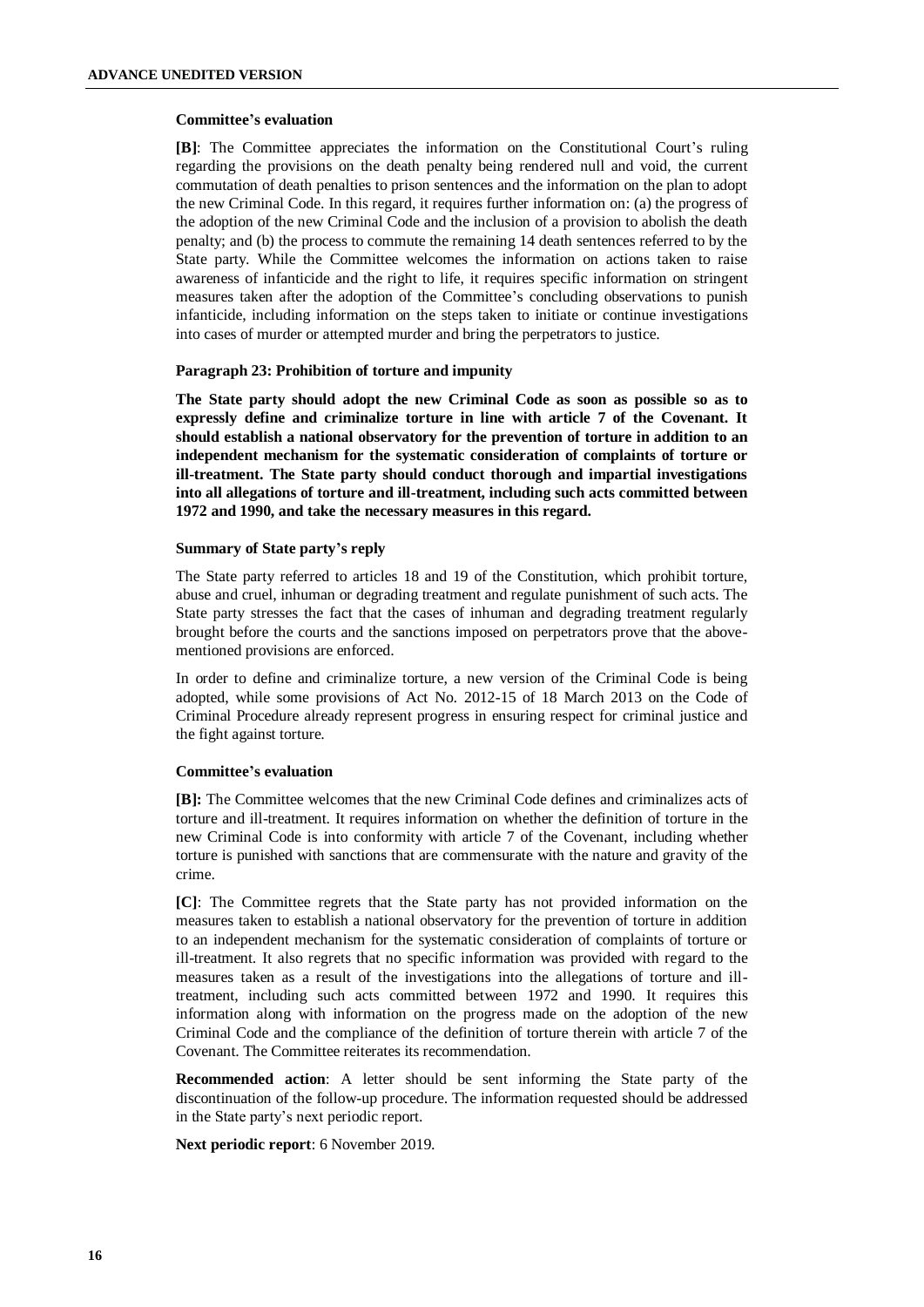# **116th session (7–31 March 2016)**

| Rwanda                   |                                                                                      |  |  |
|--------------------------|--------------------------------------------------------------------------------------|--|--|
| Concluding observations: | CCPR/C/RWA/CO/4, 24 March 2016                                                       |  |  |
| Follow-up paragraphs:    | 16, 20, 32 and 40                                                                    |  |  |
| Follow-up reply:         | CCPR/C/RWA/CO/4/Add.1, 8 May 2018                                                    |  |  |
| Committee's evaluation:  | Additional information required on paragraphs<br>16[B][C], 20[C], 32[B] and 40[B][C] |  |  |

#### **Paragraph 16: Violence against women and children**

#### **The State party should:**

**(a) Make the necessary legislative amendments in order to apply the same penalties to all types of rape and repeal the provision that criminalizes the victim's refusal to testify;**

**(b) Ensure that cases of domestic and sexual violence are thoroughly investigated, that the perpetrators are prosecuted and, if convicted, punished with appropriate sanctions, and that victims are adequately compensated;**

**(c) Guarantee the issuance of protection orders in order to ensure the safety of victims;**

**(d) Step up its efforts to guarantee the availability of a sufficient number of**  *Isange* **one-stop centres and support services in all parts of the country.**

#### **Summary of State party's reply**

(a) The State party stresses that the Parliament has passed, but has yet to publish, the new Penal Code, which envisages the same penalties, without distinction, for all perpetrators of the crime of rape. Article 765 of the Penal Code of 2012, which repeals all provisions contrary to it, implicitly repealed article 36 of Law No. 59/2008 on the prevention and punishment of gender-based violence, which punished victims who refused to testify in cases against those who had committed violence against them.

(b) The State party ensures that cases of sexual violence are thoroughly investigated and prosecuted and those responsible are punished with appropriate sanctions if convicted. It reports that between 2016 and 2017, the National Public Prosecution Authority received a total of 3,130 cases of gender-based violence from the judicial police, of which 1,932 were passed to the courts, where 1,488 perpetrators were found guilty of child defilement, rape or spouse harassment. Victims are provided with free access to civil action to obtain compensation, as well as assistance with representation by legal counsel, which is assigned by the Bar Association in partnership with the Government.

The State party reports that Law No. 59/2008 prevents and punishes genderbased violence, Order No. 001/03 of the Prime Minister of 11 January 2012 determines modalities in which government institutions prevent and respond to gender-based violence and Ministerial Order No. 002/08.11 of 11 February 2014 now regulates court fees in civil, commercial, social and administrative matters. The Government of Rwanda has adopted new policies to enhance the protection of victims of gender-based violence through the establishment of countrywide *Isange* one-stop centres, the Investigation Bureau, which ensures the security of victims and witnesses, and the Gender Monitoring Office, which monitors the effectiveness of the prevention of such violence and the quality of services and mechanisms offered to victims.

(d) The number of *Isange* one-stop centres was increased from 7 in 2013 to 44 in 2017 and are currently operational in all district hospitals. The centres offer safe shelter, medical and psychosocial counselling and medico-legal aid to victims and survivors of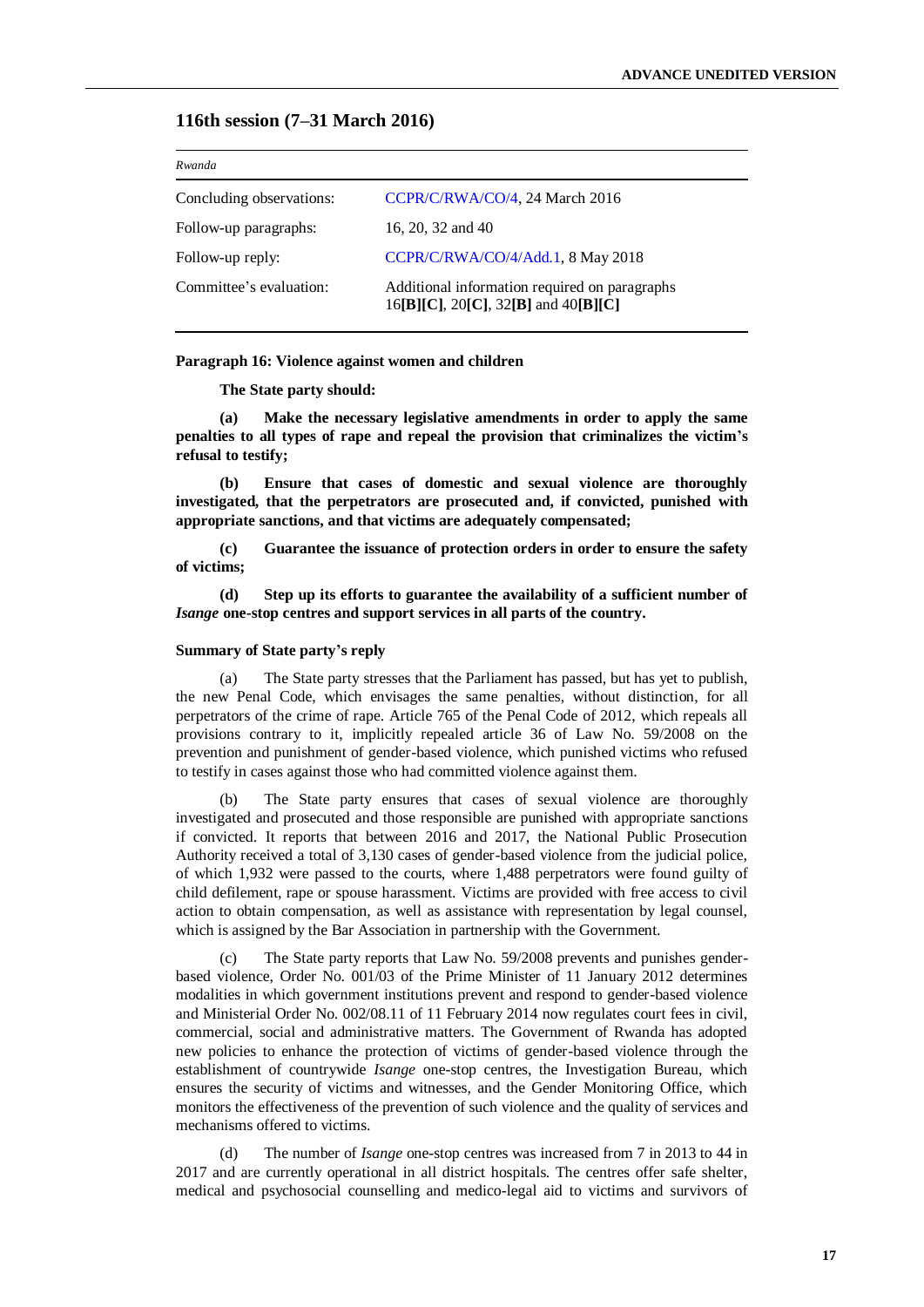gender-based violence round the clock. Such services are offered under one roof to avoid revictimization and the risk of forging evidence.

#### **Committee's evaluation**

**[B]** (a), (b) and (d): The Committee welcomes the enactment of the new Penal Code, which provides for penalties, without distinction, for all perpetrators of the crime of rape, and the implicit repeal of the provision punishing victims who refuse to testify in cases alleging violence against them. It requests, however, information on the progress made in the adoption of the new Penal Code, the content, definition and punishment for the crime of rape provided therein and an update on the efforts made to explicitly repeal article 36 of Law No. 59/2008 after its implicit repeal by article 765 of the Penal Code of 2012, which is due to be replaced by the new Penal Code.

The Committee notes the information provided on the assistance guaranteed to victims and the cases of gender-based violence filed and prosecuted. Nevertheless, it regrets the large discrepancy between the number of cases received by the National Public Prosecution Authority and those brought before the courts. It requests the State party to provide further information in this regard.

The Committee welcomes the significant increase in the number of *Isange* one-stop centres throughout the country, as well as the provision of services to victims round the clock, and advises the State party to continue its efforts in this regard.

**[C]** (c): The Committee notes the information provided by the State party, but regrets that the State party has not taken measures after the Committee's concluding observations to provide guarantees for the issuance of protection orders to ensure the safety of victims. The Committee reiterates its recommendation.

# **Paragraph 20: Unlawful detention and allegations of torture and ill-treatment**

#### **The State party should:**

**(a) Make the legislative amendments necessary to ensure that the normal maximum period of detention before a suspect is brought before a judge is 48 hours;**

**(b) Ensure that all persons deprived of their liberty are only detained in official places of detention and are provided in practice with all legal safeguards;**

**(c) Ensure that allegations of unlawful detention, torture and ill-treatment are promptly investigated and that the perpetrators are brought to justice;**

**(d) Guarantee that persons who have been victims of unlawful detention, torture and ill-treatment have an effective right to remedy and redress.**

#### **Summary of State party's reply**

(a) The State party announces that the Law on Criminal Procedure is currently being reviewed by Parliament.

(b) There are no unofficial places of detention on its territory and that detention centres and prisons are governed by United Nations standards, as well as relevant national laws. A judicial police officer is to inform suspects of the charges brought against them upon arrest.

(c) The State party confirms that allegations of torture, unlawful detention and ill-treatment are promptly investigated and prosecuted. Between 2015 and 2017, 11 cases of torture were investigated and prosecuted, resulting in 6 convictions.

(d) Victims of unlawful detention, torture and ill-treatment are compensated for the injuries suffered through civil action procedures.

#### **Committee's evaluation**

**[C]** (a), (b), (c) and (d): The Committee regrets the lack of information on legislative amendments regarding the normal maximum period of detention of 48 hours before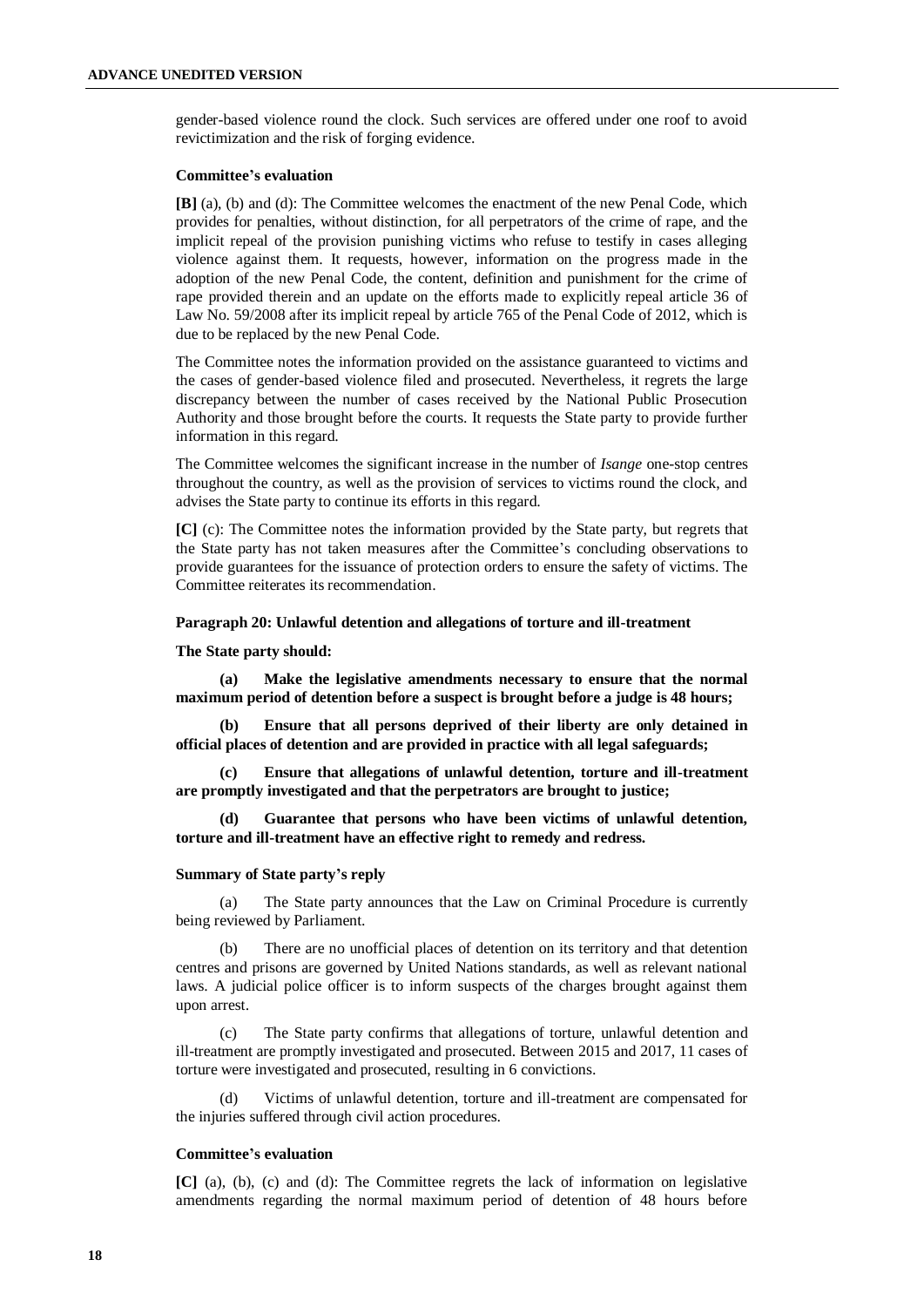suspects are brought before a judge. It requests the State party to provide information on the progress made in the review of the Law on Criminal Procedure. The Committee reiterates its recommendation.

The Committee notes the information provided by the State party, but regrets the lack of information on the measures taken after the Committee's concluding observations. The Committee remains concerned about the continuation of the State party's denial of unlawful detention practices and the lack of a reply to reports of incommunicado detentions. The Committee reiterates its recommendation.

While noting the information provided on the cases of torture and ill-treatment that have been investigated and prosecuted, the Committee remains concerned about the low number of such cases. In this regard, the Committee requests information on (a) the number of complaints of unlawful detention, torture and ill-treatment registered after the Committee's concluding observations and the investigations and prosecutions conducted; and (b) the measures taken after the adoption of the Committee's concluding observations to ensure that all allegations of unlawful detention, torture and ill-treatment are promptly investigated and that the perpetrators are brought to justice.

The Committee notes the information provided by the State party, but requires information on the measures taken to ensure that victims of unlawful detention, torture and ill-treatment have an effective right to remedy and redress. In this regard, the State party should also provide information on the cases decided after the Committee's concluding observations in which victims were provided with adequate compensation and other guarantees.

#### **Paragraph 32: Prison conditions**

**The State party should continue its efforts to address overcrowding in police and military detention facilities and prisons, including through increased resort to alternative forms of detention. It should also improve detention conditions in all premises and continue its efforts to guarantee the separation of pretrial detainees from convicted prisoners.**

#### **Summary of State party's reply**

Since the last reporting period, a new prison in Mageragere was constructed; the prisons of Rubavu, Huye and Rwamagana were renovated in order to meet international standards; and efforts were made to separate women and children from other inmates.

The State party confirms the continuation of its rehabilitation policy.

Significant efforts are being made to separate detainees in pretrial detention from those serving sentences. The Prosecution and the National Commission for Human Rights regularly visit detention facilities to monitor the treatment and respect of the detainees' human rights.

# **Committee's evaluation**

**[B]**: The Committee appreciates the information provided on the construction and renovation of prisons to bring them into line with international standards, as well as the information provided on its continued efforts to separate both children and women from other inmates, as well as pretrial detainees from convicted individuals, and encourages the State party to continue its efforts. It requests further information about which specific renovations were made in order to meet international standards, as well as the capacity of the renovated and new prisons, the number of prison personnel and the services provided to prisoners.

#### **Paragraph 40: Freedom of expression**

**The State party should undertake the legislative measures necessary to ensure that any restrictions on the exercise of freedom of expression comply with the strict requirements set out in the Covenant. It should also refrain from prosecuting politicians, journalists and human rights defenders as a means of discouraging them from freely expressing their opinions and take immediate action to investigate attacks**